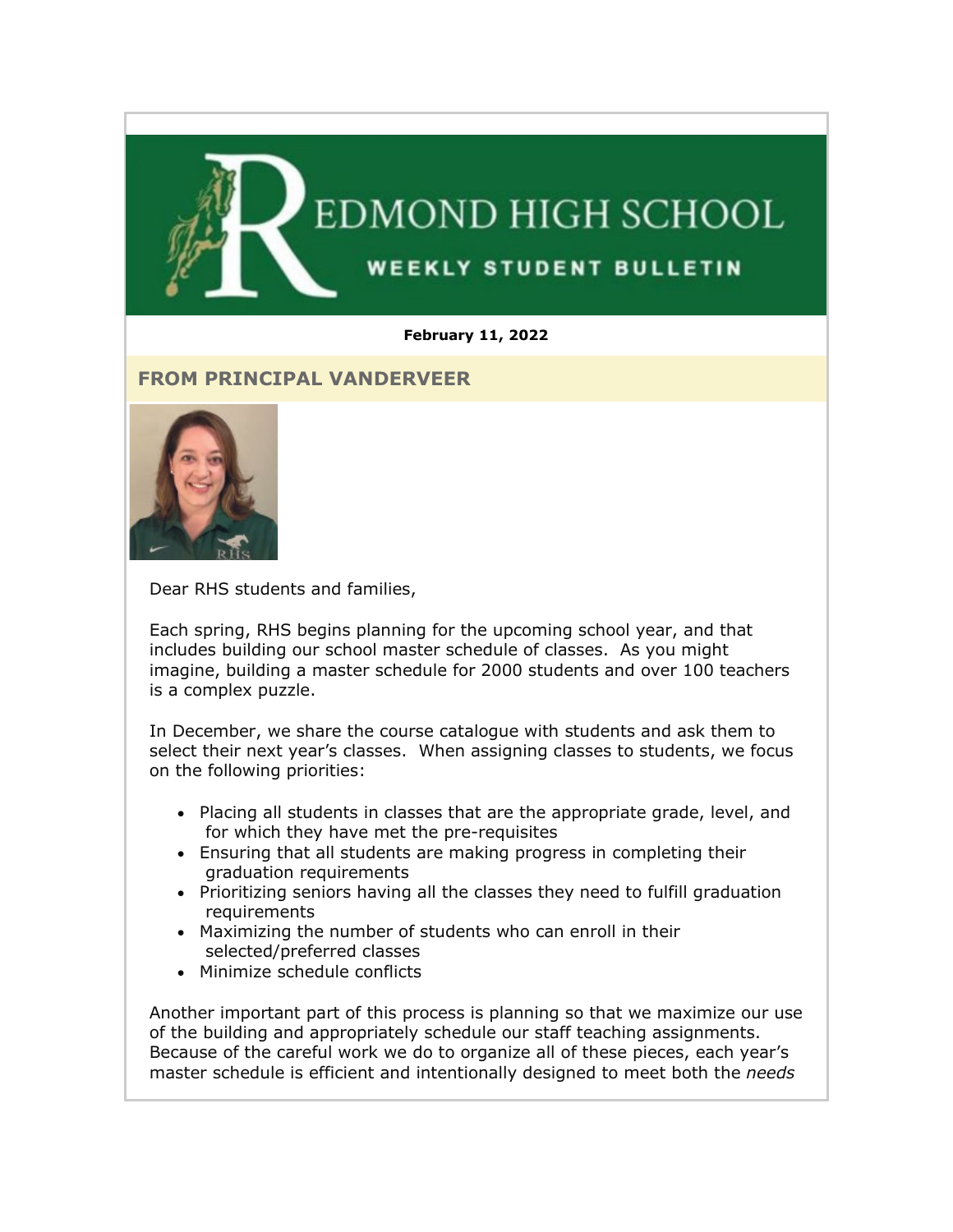and *requests* made by students. Students course requests are an important part of the master schedule building process, and students have not only selected next year's classes, but they will also confirm their selections on February 23. The class confirmation process is important because there is rarely the available space or the flexibility to make student schedule changes once the school year starts.

#### **A Note about Schedule Change Requests…**

Per LWSD policy, all students are expected to be enrolled in a full school day, and RHS counselors and administrators are expected and required to maintain a full schedule for all students. There are possible exceptions for seniors who are on track to graduate and have completed all graduation requirements to apply for a late start (period 1) or an early dismissal (period 7).

Please know that our counselors make every possible effort to support our students through advocacy and problem solving, but as noted above, *it is generally not possible to honor schedule change requests that may be submitted to counselors*. We are constrained by the number of seats in a class and limits on the maximum number of students that a teacher can have on their teaching caseload. Even when it appears that there may be an available seat in a particular period of a class, we may not be able to enroll an additional student with that teacher. We will make every effort to work with students and support them in successfully completing all of their scheduled classes for the year.

Spring semester is a busy and exciting time as we work to both wrap up our current school year and also plan for the future. We appreciate your partnership in this work!

#### **RHS CALENDAR**



**Feb 16:** New deadline for National Spanish Exam registration **Feb 17-18:** No School - Mid-Winter Break **Feb 18:** AP Exam Late Registration window closes Feb 21: No School - Presidents Day **Feb 22: LWSD Culinary Competition submissions due Feb 23:** Running Start information session **Feb 24, 25, 26:** RHS Drama presents *Little Shop of Horrors* **Feb 28:** Next HSBP assignment due for students **Feb 28:** Spring Sports begin **Mar 3, 4, 5:** RHS Drama presents *Little Shop of Horrors* **Mar 15:** AP Exam cancellation deadline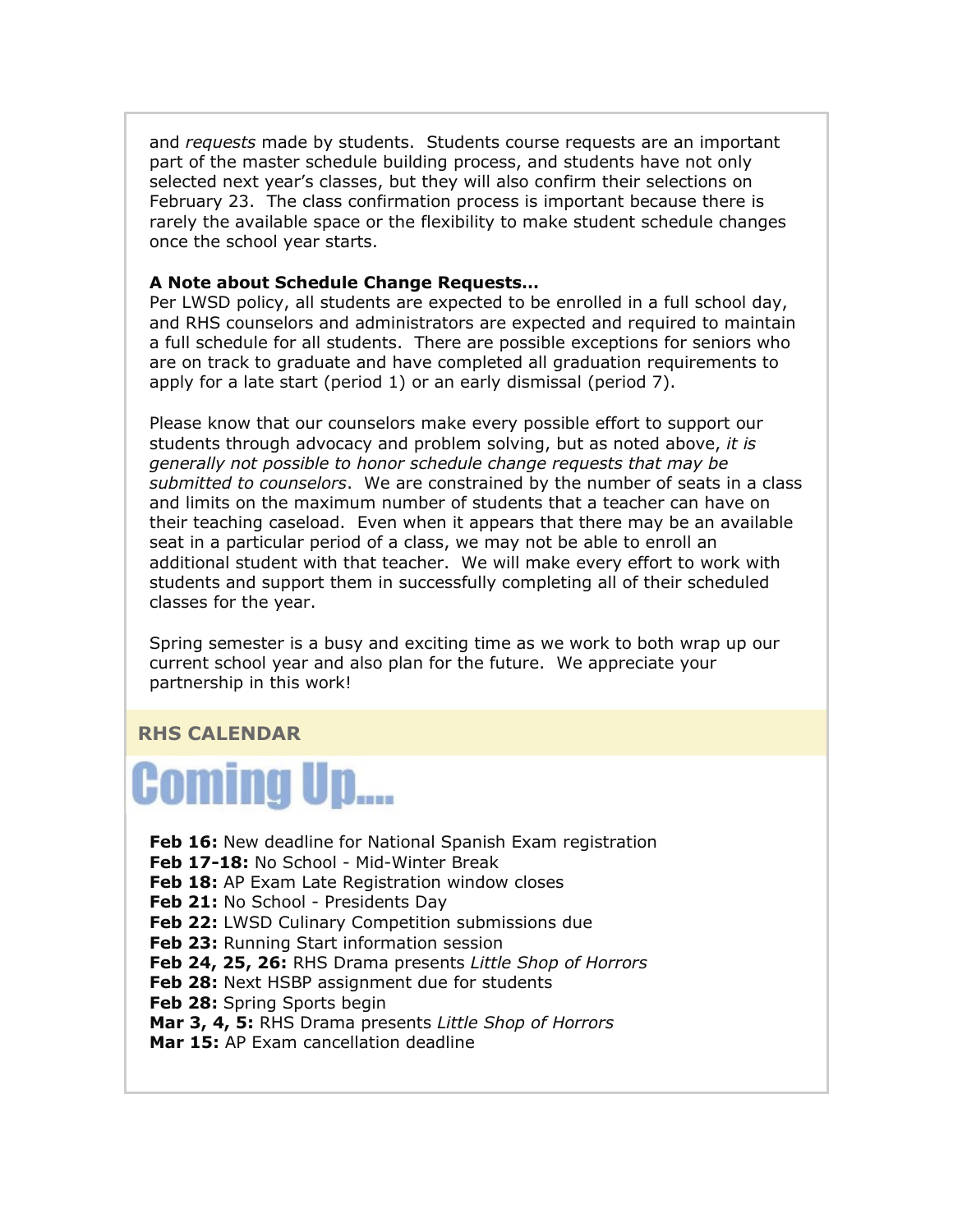#### **LIVE MUSIC AT RHS**



*Monday!* Stop by the Library Foyer on Monday during lunch to hear some Orchestra students play for Valentine's Day, featuring hits by Taylor Swift, Elvis and more!

**SENIOR CLASS FUNDRAISERS**



*New:* **PTSA Fundraisers for the Class of 2022!** For more information or to order: **[redmondhsptsa.org/Home](https://nam02.safelinks.protection.outlook.com/?url=http%3A%2F%2Flink.email.dynect.net%2Flink.php%3FDynEngagement%3Dtrue%26H%3De%252BlHqQR4V3v4VMvJ3m0NDL9Oyn7EjMegyw%252Bn2w4NNScdI7r2YcSRy2YdWdBdlvVoZRf4TXbw4L7LOlkoByYYHW35iJb2bu5mS4SlNqTo7aG8GIjoneKOPg%253D%253D%26G%3D0%26R%3Dhttps%253A%252F%252FQYDSGYZTANA.hatchbuck.com%252FTrackLinkClick%253FID2%253D8UAf248QY-5iDK3AvWmSg7BFVHFEjBnFCxyFoW6WyQTpY5yOc8prJ2nSb03vu7p90%26I%3D20220211233653.0000007a5c3e%2540smtp-ad2-50-phx%26X%3DMHwxMjY0OTIyOjI0NzkyMzUxOTY7MXwxMjY0OTIzOjE5NTQxNTMxMDs%253D%26V%3D3%26S%3DhjiHO05NSI0UIjIwBmyNKUheEtaXmUl3d7uKij1GNuY&data=04%7C01%7Cmwood%40lwsd.org%7C159159d8b3fd44a6279408d9edb76939%7C1fd4673fdf9646218638a1d88c4c85d7%7C0%7C0%7C637802194288883376%7CUnknown%7CTWFpbGZsb3d8eyJWIjoiMC4wLjAwMDAiLCJQIjoiV2luMzIiLCJBTiI6Ik1haWwiLCJXVCI6Mn0%3D%7C3000&sdata=xMP4pol63QcOPmNuD7HmTiqi%2FG4zns75ksOO%2Bzh6f4E%3D&reserved=0)**

#### **MOD Pizza (Redmond Ridge)**

Wednesday, February 16

# [See flyer](https://nam02.safelinks.protection.outlook.com/?url=http%3A%2F%2Flink.email.dynect.net%2Flink.php%3FDynEngagement%3Dtrue%26H%3De%252BlHqQR4V3v4VMvJ3m0NDL9Oyn7EjMegyw%252Bn2w4NNScdI7r2YcSRy2YdWdBdlvVoZRf4TXbw4L7LOlkoByYYHW35iJb2bu5mS4SlNqTo7aG8GIjoneKOPg%253D%253D%26G%3D0%26R%3Dhttps%253A%252F%252FQYDSGYZTANA.hatchbuck.com%252FTrackLinkClick%253FID2%253DVbcBmJfAiTPKzIG2IK2lpBwGcA9Ku0k3mYVwlEVy7wfX9rHdBDbcTXzGqrLlyMhg0%26I%3D20220211233653.0000007a5c3e%2540smtp-ad2-50-phx%26X%3DMHwxMjY0OTIyOjI0NzkyMzUxOTY7MXwxMjY0OTIzOjE5NTQxNTMxMDs%253D%26V%3D3%26S%3D92-3BJ_Uqjg-8A-9HCQHhJQQiMggrYehhttNSSlsXVc&data=04%7C01%7Cmwood%40lwsd.org%7C159159d8b3fd44a6279408d9edb76939%7C1fd4673fdf9646218638a1d88c4c85d7%7C0%7C0%7C637802194288883376%7CUnknown%7CTWFpbGZsb3d8eyJWIjoiMC4wLjAwMDAiLCJQIjoiV2luMzIiLCJBTiI6Ik1haWwiLCJXVCI6Mn0%3D%7C3000&sdata=0cPfP%2FIPv%2FznKAGHK18QbvRME52U6vTbs%2Bq5gLkMJd0%3D&reserved=0)

**Pi Day** Order now until Feb 28 Buy a pie for your family and donate another pie to our amazing RHS staff! [See flyer](https://nam02.safelinks.protection.outlook.com/?url=http%3A%2F%2Flink.email.dynect.net%2Flink.php%3FDynEngagement%3Dtrue%26H%3De%252BlHqQR4V3v4VMvJ3m0NDL9Oyn7EjMegyw%252Bn2w4NNScdI7r2YcSRy2YdWdBdlvVoZRf4TXbw4L7LOlkoByYYHW35iJb2bu5mS4SlNqTo7aG8GIjoneKOPg%253D%253D%26G%3D0%26R%3Dhttps%253A%252F%252FQYDSGYZTANA.hatchbuck.com%252FTrackLinkClick%253FID2%253D_-DrFt4UivtyvR7P0Z0CjtKTrIv06M_OYKPRtswUJ0E1CyXgDC8u5ii-QNZORmat0%26I%3D20220211233653.0000007a5c3e%2540smtp-ad2-50-phx%26X%3DMHwxMjY0OTIyOjI0NzkyMzUxOTY7MXwxMjY0OTIzOjE5NTQxNTMxMDs%253D%26V%3D3%26S%3DqoUvxy-Jky4ZQT-zn4UidQmB4y0mxetQigTlkY1c4q4&data=04%7C01%7Cmwood%40lwsd.org%7C159159d8b3fd44a6279408d9edb76939%7C1fd4673fdf9646218638a1d88c4c85d7%7C0%7C0%7C637802194288883376%7CUnknown%7CTWFpbGZsb3d8eyJWIjoiMC4wLjAwMDAiLCJQIjoiV2luMzIiLCJBTiI6Ik1haWwiLCJXVCI6Mn0%3D%7C3000&sdata=QK%2B4%2FLkTxXy%2BG%2BHMo44188FzkZSYEMLnFdrdWmoG%2Blk%3D&reserved=0) [Order here](https://nam02.safelinks.protection.outlook.com/?url=http%3A%2F%2Flink.email.dynect.net%2Flink.php%3FDynEngagement%3Dtrue%26H%3De%252BlHqQR4V3v4VMvJ3m0NDL9Oyn7EjMegyw%252Bn2w4NNScdI7r2YcSRy2YdWdBdlvVoZRf4TXbw4L7LOlkoByYYHW35iJb2bu5mS4SlNqTo7aG8GIjoneKOPg%253D%253D%26G%3D0%26R%3Dhttps%253A%252F%252FQYDSGYZTANA.hatchbuck.com%252FTrackLinkClick%253FID2%253DkGzaPf-Nn3U_jlVX4Kfs3vFSjg6E1rM2tdojVxhikBKoTlRh1-h7GpRvpd29-CUy0%26I%3D20220211233653.0000007a5c3e%2540smtp-ad2-50-phx%26X%3DMHwxMjY0OTIyOjI0NzkyMzUxOTY7MXwxMjY0OTIzOjE5NTQxNTMxMDs%253D%26V%3D3%26S%3DrODoteOCM8XOwV4EguOEh4gHc2d_xvMP4CBhoC0NXAM&data=04%7C01%7Cmwood%40lwsd.org%7C159159d8b3fd44a6279408d9edb76939%7C1fd4673fdf9646218638a1d88c4c85d7%7C0%7C0%7C637802194288883376%7CUnknown%7CTWFpbGZsb3d8eyJWIjoiMC4wLjAwMDAiLCJQIjoiV2luMzIiLCJBTiI6Ik1haWwiLCJXVCI6Mn0%3D%7C3000&sdata=o5JZPICMrEqSYq01YWbU90LDK%2F1xEAc58ubQRJAf8yM%3D&reserved=0) **Chipotle (Redmond)** Saturday, March 5, 5:00 - 9:00 pm [See flyer](https://nam02.safelinks.protection.outlook.com/?url=http%3A%2F%2Flink.email.dynect.net%2Flink.php%3FDynEngagement%3Dtrue%26H%3De%252BlHqQR4V3v4VMvJ3m0NDL9Oyn7EjMegyw%252Bn2w4NNScdI7r2YcSRy2YdWdBdlvVoZRf4TXbw4L7LOlkoByYYHW35iJb2bu5mS4SlNqTo7aG8GIjoneKOPg%253D%253D%26G%3D0%26R%3Dhttps%253A%252F%252FQYDSGYZTANA.hatchbuck.com%252FTrackLinkClick%253FID2%253D7FECfZz_VikjgWYkssPmjVEnAkhRhrX_zA9T4y9zOLOLBKXoOL3ehSaiP2Q9KEZ50%26I%3D20220211233653.0000007a5c3e%2540smtp-ad2-50-phx%26X%3DMHwxMjY0OTIyOjI0NzkyMzUxOTY7MXwxMjY0OTIzOjE5NTQxNTMxMDs%253D%26V%3D3%26S%3Dpjj7Hd4BlqemWrHz36I8WIiXrLZoFoWsw-3Gsrr000c&data=04%7C01%7Cmwood%40lwsd.org%7C159159d8b3fd44a6279408d9edb76939%7C1fd4673fdf9646218638a1d88c4c85d7%7C0%7C0%7C637802194288883376%7CUnknown%7CTWFpbGZsb3d8eyJWIjoiMC4wLjAwMDAiLCJQIjoiV2luMzIiLCJBTiI6Ik1haWwiLCJXVCI6Mn0%3D%7C3000&sdata=WSntALgcmiRGM5aC9kDJZNzbT9HmXVHE1rMNC2HkUN4%3D&reserved=0)

#### **GUITARIST NEEDED**

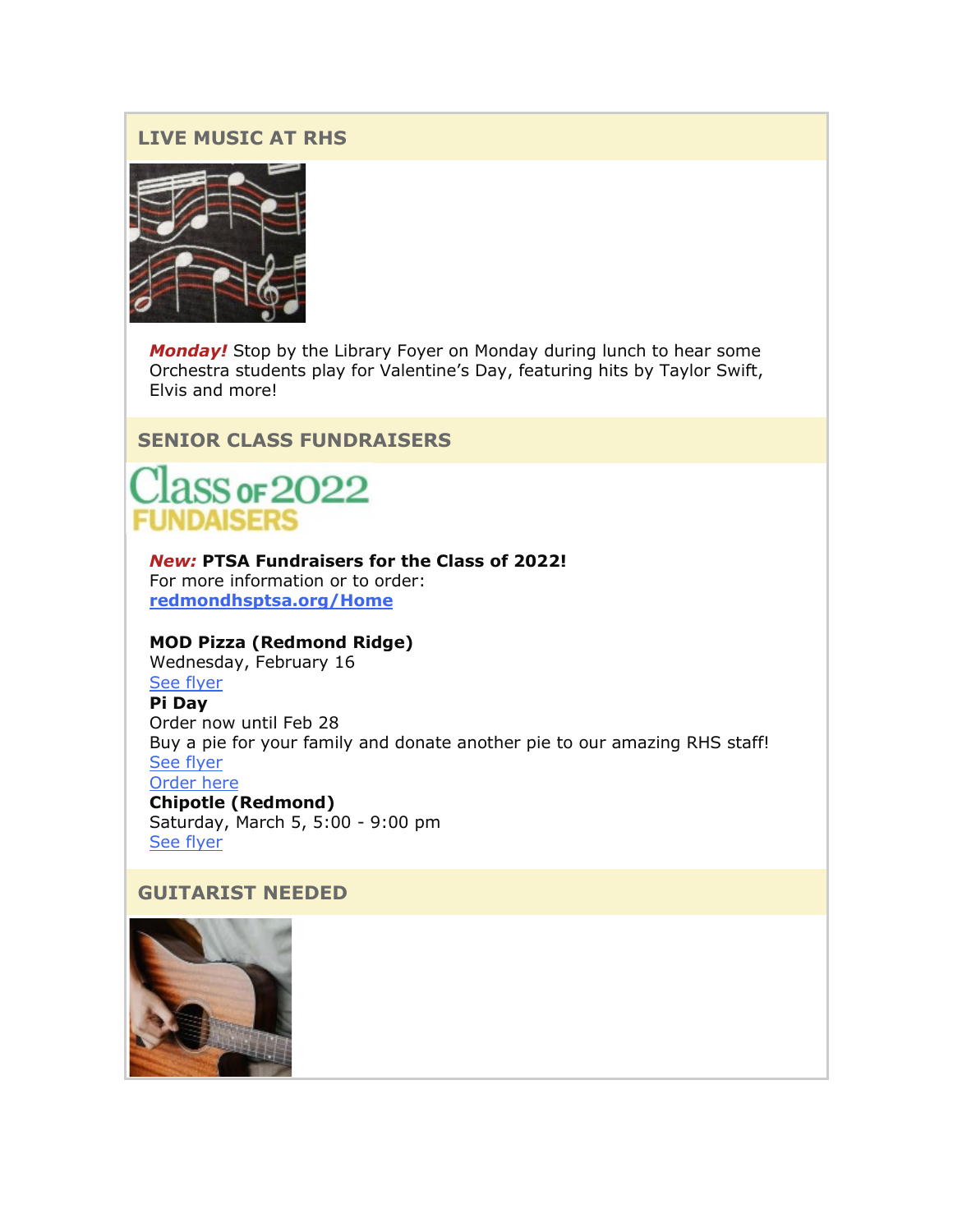*New:* Mustang Symphony is seeking a guitarist to participate in *Night On Broadway.* If you're interested, see Mrs. Gates in B100 to look over the music and schedule!

#### **RHS DRAMA PRODUCTION**



**LITTLE SHOP of HORRORS** February 24, 25, 26 March 3, 4, 5 7:00 pm in the Performing Arts Center

*Understudy Performances* Feb 27 and March 5 2:00 pm in the Performing Arts Center

To purchase tickets: [rhslittleshop.brownpapertickets.com](https://nam02.safelinks.protection.outlook.com/?url=http%3A%2F%2Flink.email.dynect.net%2Flink.php%3FDynEngagement%3Dtrue%26H%3De%252BlHqQR4V3v4VMvJ3m0NDL9Oyn7EjMegyw%252Bn2w4NNScdI7r2YcSRy2YdWdBdlvVoZRf4TXbw4L7LOlkoByYYHW35iJb2bu5mS4SlNqTo7aG8GIjoneKOPg%253D%253D%26G%3D0%26R%3Dhttps%253A%252F%252FQYDSGYZTANA.hatchbuck.com%252FTrackLinkClick%253FID2%253DW227kYMgvSno2onuiUGIH7a7nMRqYSSR-pAuM_7fV1YrKHeFXG98kXnpNv2wiBB-0%26I%3D20220211233653.0000007a5c3e%2540smtp-ad2-50-phx%26X%3DMHwxMjY0OTIyOjI0NzkyMzUxOTY7MXwxMjY0OTIzOjE5NTQxNTMxMDs%253D%26V%3D3%26S%3DfaXKMGzdkCT-lAfnvOzgs91D7neNB83tfMJV221TY8w&data=04%7C01%7Cmwood%40lwsd.org%7C159159d8b3fd44a6279408d9edb76939%7C1fd4673fdf9646218638a1d88c4c85d7%7C0%7C0%7C637802194288883376%7CUnknown%7CTWFpbGZsb3d8eyJWIjoiMC4wLjAwMDAiLCJQIjoiV2luMzIiLCJBTiI6Ik1haWwiLCJXVCI6Mn0%3D%7C3000&sdata=IuGIQ7YLXv1vbFF%2FxGT3E1WSdQ0K0pwKlm4iG8safEI%3D&reserved=0) See flyer for [more information](https://nam02.safelinks.protection.outlook.com/?url=http%3A%2F%2Flink.email.dynect.net%2Flink.php%3FDynEngagement%3Dtrue%26H%3De%252BlHqQR4V3v4VMvJ3m0NDL9Oyn7EjMegyw%252Bn2w4NNScdI7r2YcSRy2YdWdBdlvVoZRf4TXbw4L7LOlkoByYYHW35iJb2bu5mS4SlNqTo7aG8GIjoneKOPg%253D%253D%26G%3D0%26R%3Dhttps%253A%252F%252FQYDSGYZTANA.hatchbuck.com%252FTrackLinkClick%253FID2%253DAcokVGD8PDcLTJ3iVfxPpA6F88RBL0i6loUeKpNFXylmGVWM8runWs9oIwdeIZd40%26I%3D20220211233653.0000007a5c3e%2540smtp-ad2-50-phx%26X%3DMHwxMjY0OTIyOjI0NzkyMzUxOTY7MXwxMjY0OTIzOjE5NTQxNTMxMDs%253D%26V%3D3%26S%3DHMx6GhxYbgEk036uYg39_uyQXKOqtMY6vC5oNx1Jsmg&data=04%7C01%7Cmwood%40lwsd.org%7C159159d8b3fd44a6279408d9edb76939%7C1fd4673fdf9646218638a1d88c4c85d7%7C0%7C0%7C637802194288883376%7CUnknown%7CTWFpbGZsb3d8eyJWIjoiMC4wLjAwMDAiLCJQIjoiV2luMzIiLCJBTiI6Ik1haWwiLCJXVCI6Mn0%3D%7C3000&sdata=1WMuxjUqPAFiihnFNm7IN8Z5nHEvIVnjhbqC1LLaSQ0%3D&reserved=0)

# **HIGH SCHOOL & BEYOND PLAN**



*New:* **Students** – Your next HSBP Assignment has been posted in Xello and is **DUE February 28!**

Please login to your **[Xello account here](https://nam02.safelinks.protection.outlook.com/?url=http%3A%2F%2Flink.email.dynect.net%2Flink.php%3FDynEngagement%3Dtrue%26H%3De%252BlHqQR4V3v4VMvJ3m0NDL9Oyn7EjMegyw%252Bn2w4NNScdI7r2YcSRy2YdWdBdlvVoZRf4TXbw4L7LOlkoByYYHW35iJb2bu5mS4SlNqTo7aG8GIjoneKOPg%253D%253D%26G%3D0%26R%3Dhttps%253A%252F%252FQYDSGYZTANA.hatchbuck.com%252FTrackLinkClick%253FID2%253D5H2piCoq2PSKcYbCP0N_m5P9asndifgXhCO5hsGa08fDhJOAOHg3gBEAZJqaS7mw0%26I%3D20220211233653.0000007a5c3e%2540smtp-ad2-50-phx%26X%3DMHwxMjY0OTIyOjI0NzkyMzUxOTY7MXwxMjY0OTIzOjE5NTQxNTMxMDs%253D%26V%3D3%26S%3DrG09sZi9BSVL7yXBeAKaThtKDq0VkQGr3BY9fHg_0O0&data=04%7C01%7Cmwood%40lwsd.org%7C159159d8b3fd44a6279408d9edb76939%7C1fd4673fdf9646218638a1d88c4c85d7%7C0%7C0%7C637802194288883376%7CUnknown%7CTWFpbGZsb3d8eyJWIjoiMC4wLjAwMDAiLCJQIjoiV2luMzIiLCJBTiI6Ik1haWwiLCJXVCI6Mn0%3D%7C3000&sdata=LT0l3rH8hzh8dz1vr6npzTZUF4rUgbptm9O6ntZCgRk%3D&reserved=0)** and find the assignment in your dashboard.

If you have any questions, please contact Nikole Lalas [nlalas@lwsd.org](mailto:nlalas@lwsd.org)

**SENIORS - DON'T PANIC :)**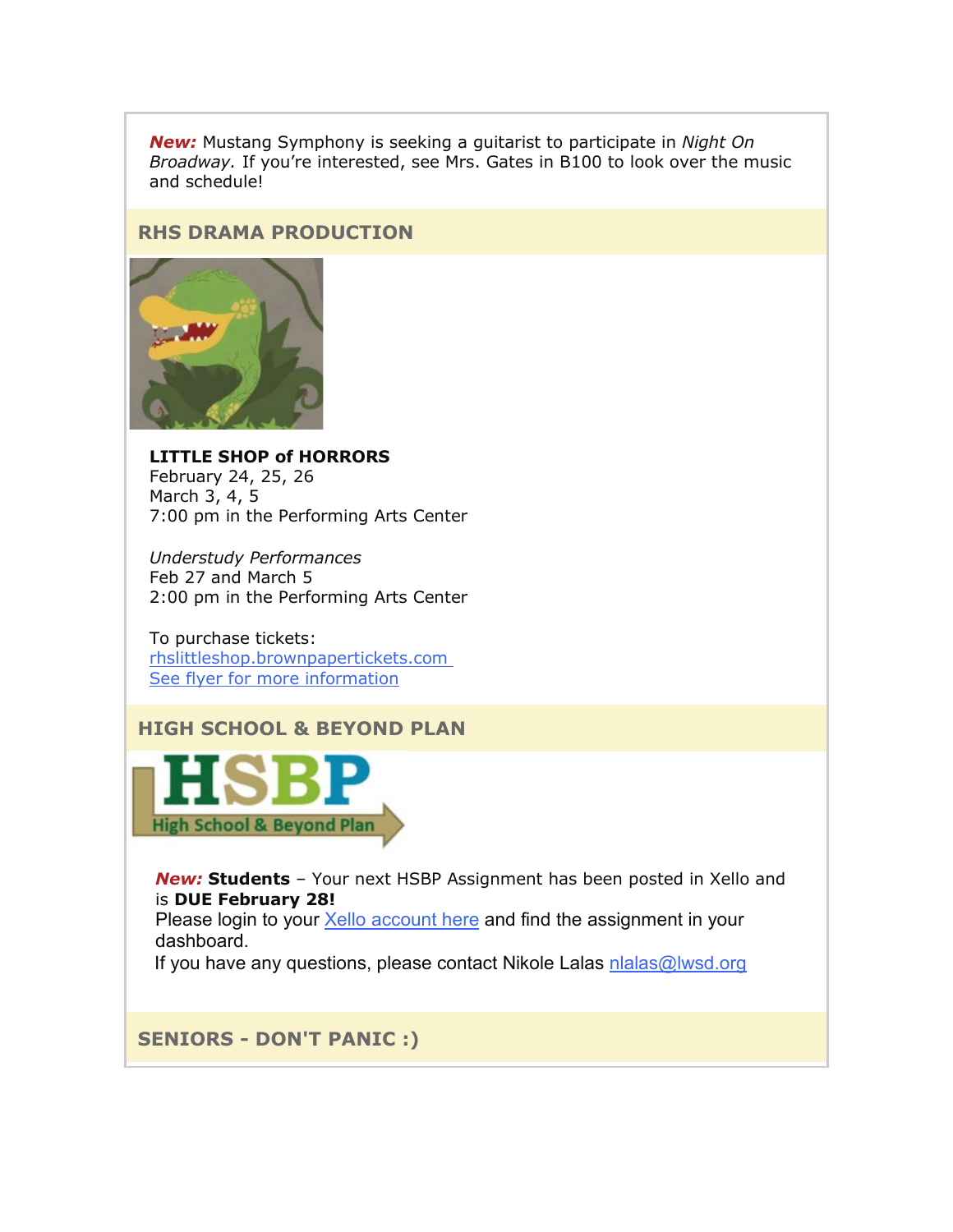*Seniors* – the counselors understand that colleges are looking for your midyear transcripts. Counselors will have those available once 2nd semester grades are posted, sometime around mid-winter break. Colleges do understand that west coast schools start later than east coast schools and may be delayed. If colleges have questions, they will reach out to your counselor.

# **NATIONAL SPANISH EXAM**



*New registration deadline:* **The RHS Spanish Honor Society invites you to take the National Spanish Exam (NSE):**

- Email Señora Hoffman at [sahoffmann@lwsd.org](mailto:sahoffmann@lwsd.org) by **Friday, February 16**, **2022** if you want to take the test
- Test fee: \$6 / student
- Test date: End of March (date TBD)

To learn more about the National Spanish Examination, or for practice tests, [click here.](https://nam02.safelinks.protection.outlook.com/?url=http%3A%2F%2Flink.email.dynect.net%2Flink.php%3FDynEngagement%3Dtrue%26H%3De%252BlHqQR4V3v4VMvJ3m0NDL9Oyn7EjMegyw%252Bn2w4NNScdI7r2YcSRy2YdWdBdlvVoZRf4TXbw4L7LOlkoByYYHW35iJb2bu5mS4SlNqTo7aG8GIjoneKOPg%253D%253D%26G%3D0%26R%3Dhttps%253A%252F%252FQYDSGYZTANA.hatchbuck.com%252FTrackLinkClick%253FID2%253DIT7IPmWr9YaWoXCxl2sJ6pRt4wtvpYj4RvQoazUPgP7lHzrUxtsVA-U_Oh06QupN0%26I%3D20220211233653.0000007a5c3e%2540smtp-ad2-50-phx%26X%3DMHwxMjY0OTIyOjI0NzkyMzUxOTY7MXwxMjY0OTIzOjE5NTQxNTMxMDs%253D%26V%3D3%26S%3DRBxvDCQTfexxV39CWEkSWunJnUC_84jA_15jkfcSdPA&data=04%7C01%7Cmwood%40lwsd.org%7C159159d8b3fd44a6279408d9edb76939%7C1fd4673fdf9646218638a1d88c4c85d7%7C0%7C0%7C637802194288883376%7CUnknown%7CTWFpbGZsb3d8eyJWIjoiMC4wLjAwMDAiLCJQIjoiV2luMzIiLCJBTiI6Ik1haWwiLCJXVCI6Mn0%3D%7C3000&sdata=00IZQ%2Fe7QYBC%2FsJg58fP7fSC73rTnQs1Py%2B5uxLd4kc%3D&reserved=0)

**COLLABORATIVE ART**

# **Makerspace**

*New:* "What does growth look like?" No, really, how does it *look* to you? Sign up for **Makerspace - Collaborative Art** on Flexisched (during homeroom on February 24). Then, come to the library and enjoy some time for creativity. Design a puzzle piece that shows your idea of growth. We will collect all decorated pieces and fit them together to display a collaborative art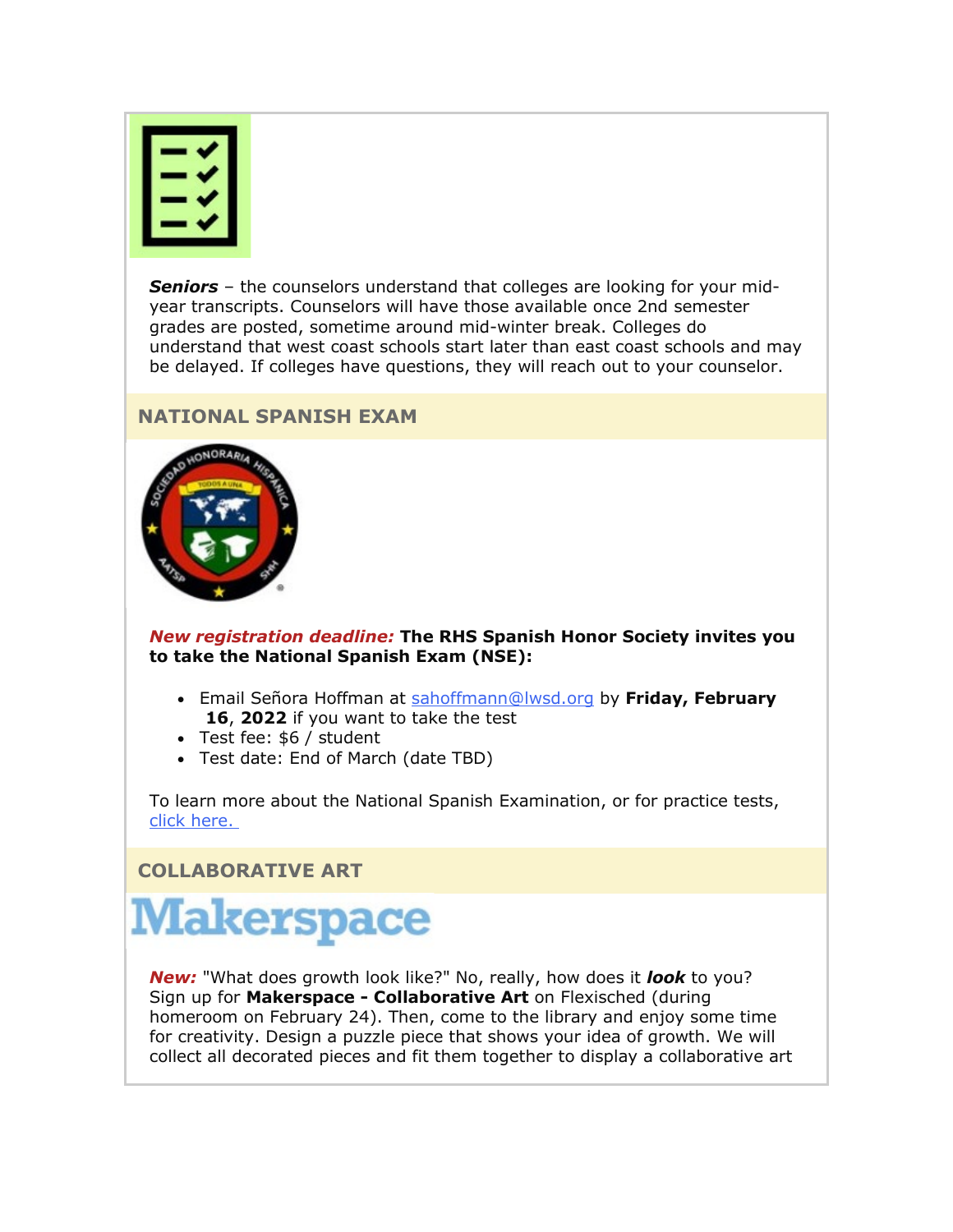puzzle. Can't make it that day? All puzzle pieces and art materials will be available in the library from February 24 - March 4.

#### **STUDENT TURNSTILE**



The westside neighborhood turnstile is open for RHS students during the following hours:

**Monday - Friday** 6:45 am - 7:45 am **Monday, Tuesday, Thursday, Friday**

11:00 am - 12:35 pm 2:20 pm - 3:20 pm

#### **Wednesday**

12:30 pm - 1:30 pm

**The turnstile is only open on school days; closed on holidays.** 

# **INFORMATION SESSION**



#### **Interested in learning more about Running Start for the 2022-23 school year?**

Attend our upcoming information session on **Wednesday, February 23 from 12-1pm.** Representatives from Bellevue College, Lake Washington Institute of Technology, Cascadia College, and Central Washington University will be available to share information about their Running Start programs and answer questions.

This will be a live Teams event [\(link found here\)](https://nam02.safelinks.protection.outlook.com/?url=http%3A%2F%2Flink.email.dynect.net%2Flink.php%3FDynEngagement%3Dtrue%26H%3De%252BlHqQR4V3v4VMvJ3m0NDL9Oyn7EjMegyw%252Bn2w4NNScdI7r2YcSRy2YdWdBdlvVoZRf4TXbw4L7LOlkoByYYHW35iJb2bu5mS4SlNqTo7aG8GIjoneKOPg%253D%253D%26G%3D0%26R%3Dhttps%253A%252F%252FQYDSGYZTANA.hatchbuck.com%252FTrackLinkClick%253FID2%253DCB2jRjdOwENdqqGNMt7BqUQZo_Z1Vym76oQTHLzNC5gaxb_MrJ5u3aVsnRgq133C0%26I%3D20220211233653.0000007a5c3e%2540smtp-ad2-50-phx%26X%3DMHwxMjY0OTIyOjI0NzkyMzUxOTY7MXwxMjY0OTIzOjE5NTQxNTMxMDs%253D%26V%3D3%26S%3Dtd1ZVOwwO8fHW5wuc2Bo9nERixzGn3cFbPN0WjiwyVA&data=04%7C01%7Cmwood%40lwsd.org%7C159159d8b3fd44a6279408d9edb76939%7C1fd4673fdf9646218638a1d88c4c85d7%7C0%7C0%7C637802194288883376%7CUnknown%7CTWFpbGZsb3d8eyJWIjoiMC4wLjAwMDAiLCJQIjoiV2luMzIiLCJBTiI6Ik1haWwiLCJXVCI6Mn0%3D%7C3000&sdata=oXuyJqla%2FOVvUXC8nJg9AI7awCU4Bb%2BeMiHHIqhuryE%3D&reserved=0) open to all interested students and families.

## **AP EXAM UPDATES**

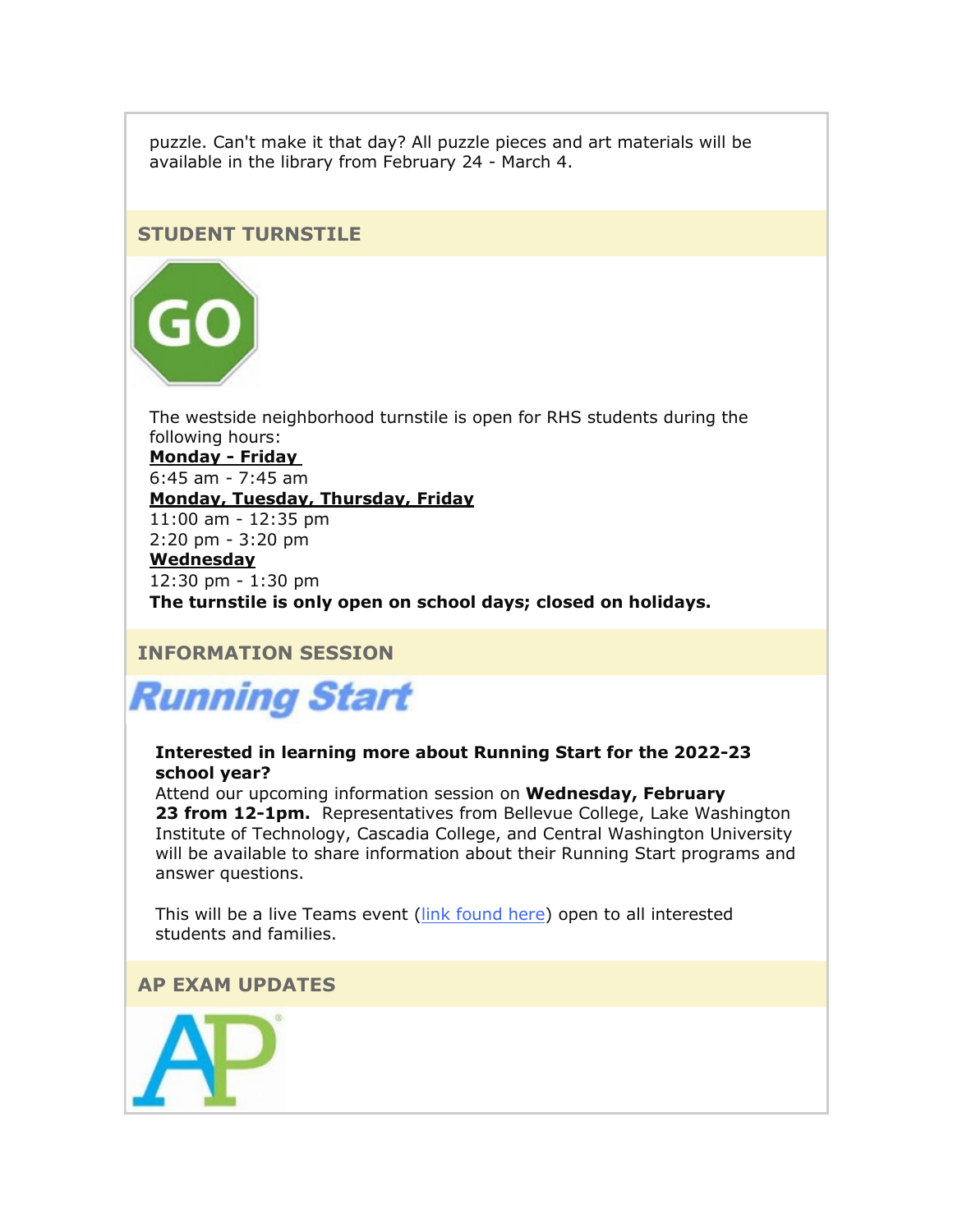#### **Late Registration**

The AP Exam late registration window will open on February 1 and close on February 18. **If you would like to register for an AP Exam during this time, please email Nikole Lalas** at [nlalas@lwsd.org.](mailto:nlalas@lwsd.org) There is a late fee of \$50 per exam that must be paid in addition to the regular \$98 exam fee. Once you have registered for the exam, the fee will be added to your account and can be paid by going to [https://payments.lwsd.org/](https://nam02.safelinks.protection.outlook.com/?url=http%3A%2F%2Flink.email.dynect.net%2Flink.php%3FDynEngagement%3Dtrue%26H%3De%252BlHqQR4V3v4VMvJ3m0NDL9Oyn7EjMegyw%252Bn2w4NNScdI7r2YcSRy2YdWdBdlvVoZRf4TXbw4L7LOlkoByYYHW35iJb2bu5mS4SlNqTo7aG8GIjoneKOPg%253D%253D%26G%3D0%26R%3Dhttps%253A%252F%252FQYDSGYZTANA.hatchbuck.com%252FTrackLinkClick%253FID2%253Dp6VtgKqXZwc02Mgu7X_S8SnD19JlshUUs7Rst5_ZflgnVCi_6I4mLJLeBfX2CAcM0%26I%3D20220211233653.0000007a5c3e%2540smtp-ad2-50-phx%26X%3DMHwxMjY0OTIyOjI0NzkyMzUxOTY7MXwxMjY0OTIzOjE5NTQxNTMxMDs%253D%26V%3D3%26S%3DCbwQCuXnrqJknSXqOKRZNkmbLHMfDXmlpNQlmnZVzZU&data=04%7C01%7Cmwood%40lwsd.org%7C159159d8b3fd44a6279408d9edb76939%7C1fd4673fdf9646218638a1d88c4c85d7%7C0%7C0%7C637802194288883376%7CUnknown%7CTWFpbGZsb3d8eyJWIjoiMC4wLjAwMDAiLCJQIjoiV2luMzIiLCJBTiI6Ik1haWwiLCJXVCI6Mn0%3D%7C3000&sdata=EE8NZikK7ROBX6Q2iwFCtwZvCwobbtb4fTI%2BqO%2F9i64%3D&reserved=0)

#### **Canceling an AP Exam**

If you have already registered and paid for an AP Exam and you want to cancel it, please complete [this form.](https://nam02.safelinks.protection.outlook.com/?url=http%3A%2F%2Flink.email.dynect.net%2Flink.php%3FDynEngagement%3Dtrue%26H%3De%252BlHqQR4V3v4VMvJ3m0NDL9Oyn7EjMegyw%252Bn2w4NNScdI7r2YcSRy2YdWdBdlvVoZRf4TXbw4L7LOlkoByYYHW35iJb2bu5mS4SlNqTo7aG8GIjoneKOPg%253D%253D%26G%3D0%26R%3Dhttps%253A%252F%252FQYDSGYZTANA.hatchbuck.com%252FTrackLinkClick%253FID2%253Ddcdce5tUp_UBgW9ireg-HO1uULQsyflvmTldo5cN7xIxjXN8lUFk3imLuX7XJzMJ0%26I%3D20220211233653.0000007a5c3e%2540smtp-ad2-50-phx%26X%3DMHwxMjY0OTIyOjI0NzkyMzUxOTY7MXwxMjY0OTIzOjE5NTQxNTMxMDs%253D%26V%3D3%26S%3DQHnUBJp83kG4cNMrzfPsV5zMT45lE8KKHNAI9O0DL2c&data=04%7C01%7Cmwood%40lwsd.org%7C159159d8b3fd44a6279408d9edb76939%7C1fd4673fdf9646218638a1d88c4c85d7%7C0%7C0%7C637802194288883376%7CUnknown%7CTWFpbGZsb3d8eyJWIjoiMC4wLjAwMDAiLCJQIjoiV2luMzIiLCJBTiI6Ik1haWwiLCJXVCI6Mn0%3D%7C3000&sdata=N0c69s1zEYF9316s26jjWsj155a6JVZo37iyskPVGk4%3D&reserved=0) There is a \$40 cancellation fee which will be deducted from your \$98 payment and the remaining \$58 will be refunded at the end of the school year. Exam cancellation requests are due by March 15th.

Questions? Please contact our AP Coordinator, Nikole Lalas at [nlalas@lwsd.org](mailto:nlalas@lwsd.org)

#### **SENIOR TIMELINE**



**Cap and gown orders:** If you still need to order your items, check out **THIS** [VIDEO](https://nam02.safelinks.protection.outlook.com/?url=http%3A%2F%2Flink.email.dynect.net%2Flink.php%3FDynEngagement%3Dtrue%26H%3De%252BlHqQR4V3v4VMvJ3m0NDL9Oyn7EjMegyw%252Bn2w4NNScdI7r2YcSRy2YdWdBdlvVoZRf4TXbw4L7LOlkoByYYHW35iJb2bu5mS4SlNqTo7aG8GIjoneKOPg%253D%253D%26G%3D0%26R%3Dhttps%253A%252F%252FQYDSGYZTANA.hatchbuck.com%252FTrackLinkClick%253FID2%253DhKD_r78G5PdTdjaNwSf3i4gvMiVCfLLCXP_THp4iMP-Ed-cO9KDn74F8Bcg4AT_Q0%26I%3D20220211233653.0000007a5c3e%2540smtp-ad2-50-phx%26X%3DMHwxMjY0OTIyOjI0NzkyMzUxOTY7MXwxMjY0OTIzOjE5NTQxNTMxMDs%253D%26V%3D3%26S%3DSwlr4JVKvn4LoONKnJIavUCQPmNDdk7yCeoXt3k9ta8&data=04%7C01%7Cmwood%40lwsd.org%7C159159d8b3fd44a6279408d9edb76939%7C1fd4673fdf9646218638a1d88c4c85d7%7C0%7C0%7C637802194288883376%7CUnknown%7CTWFpbGZsb3d8eyJWIjoiMC4wLjAwMDAiLCJQIjoiV2luMzIiLCJBTiI6Ik1haWwiLCJXVCI6Mn0%3D%7C3000&sdata=y%2BPk3phGR7U6WTM0DhibYDQ8fQ%2B1veKqfllTApaHE0Y%3D&reserved=0) for instructions on how to register and order your grad items. Here is the link to the [GRADUATION PACKET](https://nam02.safelinks.protection.outlook.com/?url=http%3A%2F%2Flink.email.dynect.net%2Flink.php%3FDynEngagement%3Dtrue%26H%3De%252BlHqQR4V3v4VMvJ3m0NDL9Oyn7EjMegyw%252Bn2w4NNScdI7r2YcSRy2YdWdBdlvVoZRf4TXbw4L7LOlkoByYYHW35iJb2bu5mS4SlNqTo7aG8GIjoneKOPg%253D%253D%26G%3D0%26R%3Dhttps%253A%252F%252FQYDSGYZTANA.hatchbuck.com%252FTrackLinkClick%253FID2%253DOh7C_fitAKw5wK_dZ6WJkHhVy7gMwnQfxxT2O3FOB1DJxgeTUmXt8qe1TI1bxBi70%26I%3D20220211233653.0000007a5c3e%2540smtp-ad2-50-phx%26X%3DMHwxMjY0OTIyOjI0NzkyMzUxOTY7MXwxMjY0OTIzOjE5NTQxNTMxMDs%253D%26V%3D3%26S%3D6_naBzi5A0B-DF2octoi6944sDS9MJL7cfBlJuy7aAY&data=04%7C01%7Cmwood%40lwsd.org%7C159159d8b3fd44a6279408d9edb76939%7C1fd4673fdf9646218638a1d88c4c85d7%7C0%7C0%7C637802194288883376%7CUnknown%7CTWFpbGZsb3d8eyJWIjoiMC4wLjAwMDAiLCJQIjoiV2luMzIiLCJBTiI6Ik1haWwiLCJXVCI6Mn0%3D%7C3000&sdata=NDfw0PnERF84AcFm9HWxsEYONBqXjpzubXL2PfjwlAs%3D&reserved=0) students received in homeroom. Here is the  $link$  to place the cap & gown order online.

*Senior Prom:* Saturday, May 14 at Columbia Tower Club. Time TBD. *Graduation:* Monday, June 13 at UW /Alaska Airlines Arena. Time TBD. *Please note: Events could change given the current Covid climate and UW Leadership decisions.* 

#### *RHS HELP* **HELPS!**



*Seniors:* If you are having troubles affording your **graduation cap and gown** or other graduation expenses, please reach out to your counselor or Mrs. Zambrowsky-Huls. *RHS Help* may be able to assist you in paying for your graduation gown.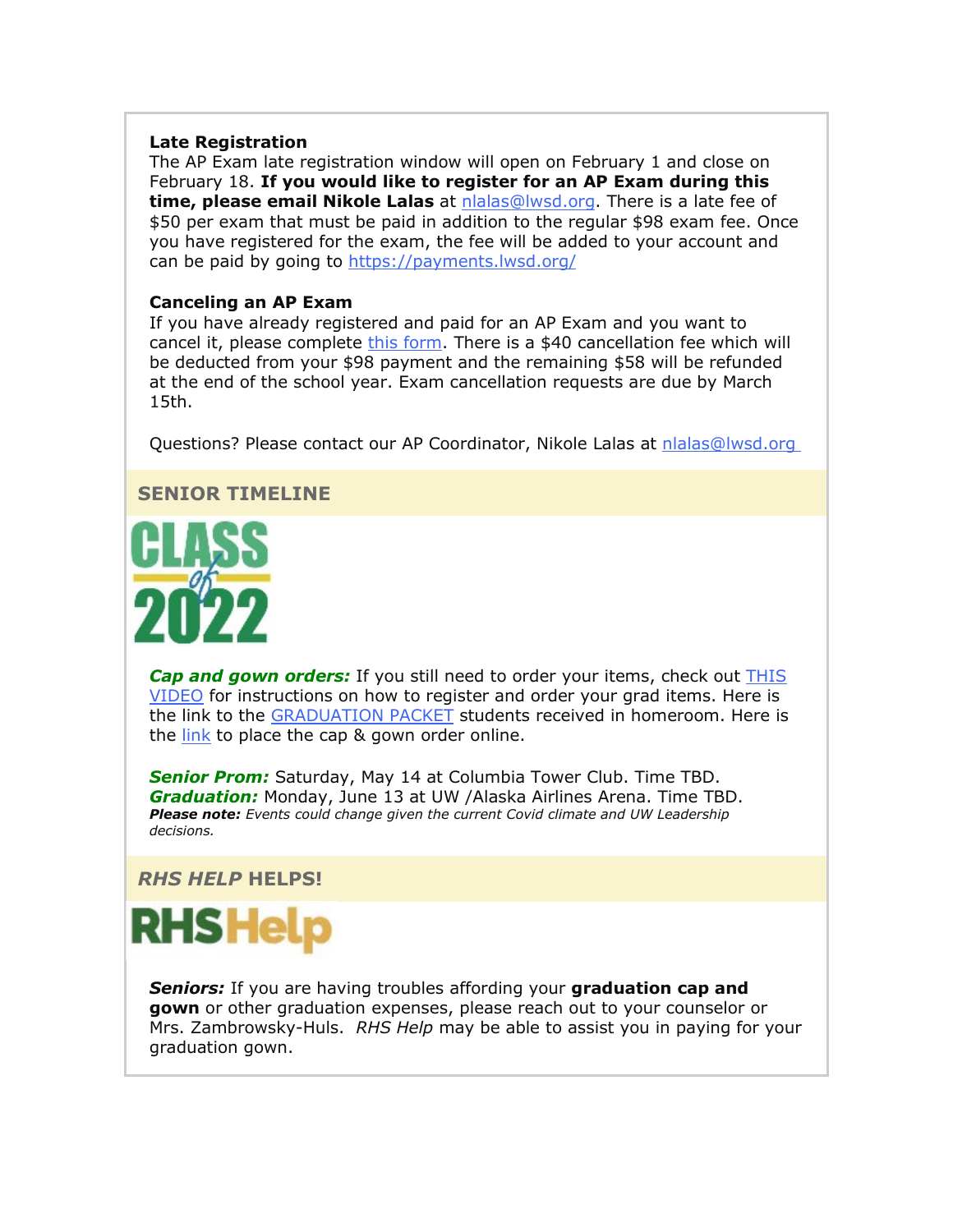# **ELECTRONIC REPORT CARDS**



Families now have the option to opt out of paper report cards and only receive them electronically. Instructions to do so and also how to retrieve the electronic version of report cards are attached. Click [here](https://nam02.safelinks.protection.outlook.com/?url=http%3A%2F%2Flink.email.dynect.net%2Flink.php%3FDynEngagement%3Dtrue%26H%3De%252BlHqQR4V3v4VMvJ3m0NDL9Oyn7EjMegyw%252Bn2w4NNScdI7r2YcSRy2YdWdBdlvVoZRf4TXbw4L7LOlkoByYYHW35iJb2bu5mS4SlNqTo7aG8GIjoneKOPg%253D%253D%26G%3D0%26R%3Dhttps%253A%252F%252FQYDSGYZTANA.hatchbuck.com%252FTrackLinkClick%253FID2%253D8OJCeVlQH5pn2vnaRonMlarBYVTjHXJNvjqI4zcLLRYEvX3c1DT6ldRrsnWslMdr0%26I%3D20220211233653.0000007a5c3e%2540smtp-ad2-50-phx%26X%3DMHwxMjY0OTIyOjI0NzkyMzUxOTY7MXwxMjY0OTIzOjE5NTQxNTMxMDs%253D%26V%3D3%26S%3DXAOcuJunzwjOQSPgjXEJ5OjTrAKHzX63akI-XUxkLZg&data=04%7C01%7Cmwood%40lwsd.org%7C159159d8b3fd44a6279408d9edb76939%7C1fd4673fdf9646218638a1d88c4c85d7%7C0%7C0%7C637802194288883376%7CUnknown%7CTWFpbGZsb3d8eyJWIjoiMC4wLjAwMDAiLCJQIjoiV2luMzIiLCJBTiI6Ik1haWwiLCJXVCI6Mn0%3D%7C3000&sdata=5sjPcQqp2sBqzD7MwpE9a0B0DbScoFiGH1QKBOu8Q5Q%3D&reserved=0) for instructions.

#### **MATH TUTORING**

# **Tutoring<br>Tuesdays**

#### **Tuesday Math Tutoring has starting up again!**

Drop in and get some help with your Algebra 1, Algebra 2, or Geometry homework during the second semester every Tuesday in room C210. Tutors, please sign up on the sheet in C210.

#### **REGISTRATION OPEN**



#### **Spring Sports Registration Now Open** through [Final Forms.](https://nam02.safelinks.protection.outlook.com/?url=http%3A%2F%2Flink.email.dynect.net%2Flink.php%3FDynEngagement%3Dtrue%26H%3De%252BlHqQR4V3v4VMvJ3m0NDL9Oyn7EjMegyw%252Bn2w4NNScdI7r2YcSRy2YdWdBdlvVoZRf4TXbw4L7LOlkoByYYHW35iJb2bu5mS4SlNqTo7aG8GIjoneKOPg%253D%253D%26G%3D0%26R%3Dhttps%253A%252F%252FQYDSGYZTANA.hatchbuck.com%252FTrackLinkClick%253FID2%253DebE-1UDKG2ACdMR4V6SGVs3GFO0FbVOL1dF8A0YF8Yld6fWIbwXZ16Cp_EcsJPpr0%26I%3D20220211233653.0000007a5c3e%2540smtp-ad2-50-phx%26X%3DMHwxMjY0OTIyOjI0NzkyMzUxOTY7MXwxMjY0OTIzOjE5NTQxNTMxMDs%253D%26V%3D3%26S%3DmwdZETbel829Xo_X7lgtNriX9yLBAa7zjX6E7Ki5Z5M&data=04%7C01%7Cmwood%40lwsd.org%7C159159d8b3fd44a6279408d9edb76939%7C1fd4673fdf9646218638a1d88c4c85d7%7C0%7C0%7C637802194288883376%7CUnknown%7CTWFpbGZsb3d8eyJWIjoiMC4wLjAwMDAiLCJQIjoiV2luMzIiLCJBTiI6Ik1haWwiLCJXVCI6Mn0%3D%7C3000&sdata=bhm6TmmdcB8%2FcqdFP7XsaDZL4kusntEepd2O1uoouNw%3D&reserved=0)

Baseball – Cut Sport Fastpitch – Cut Sport Girls Golf – Cut Sport Boys Soccer – Cut Sport Girls Tennis Track & Field Badminton

#### **Spring Sports begin Monday, February 28.**

**GIRLS GOLF**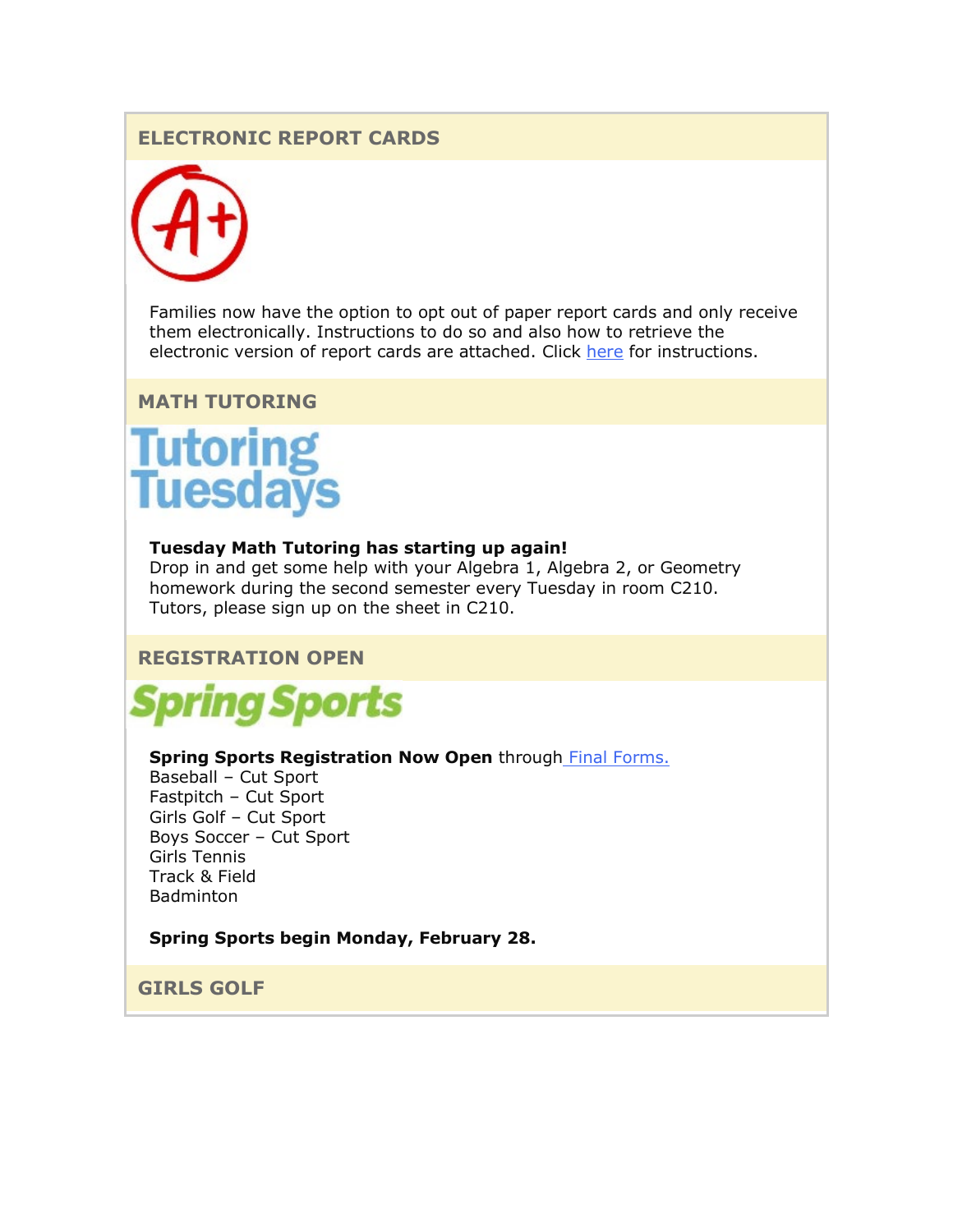

**Attention RHS Girls golfers!** The Spring Sports season is approaching and Coach Burnstead would love to have students who have experience playing Golf come and tryout for the team. As defending State Champions from the last State tournament, we are hoping to continue that tradition! The **deadline for sign-ups is February 25**, with tryouts occurring the following week (weather permitting). Questions? Email Mr. Burnstead: [sburnstead@lwsd.org.](mailto:sburnstead@lwsd.org)

# **CREATIVE WRITING CLUB**

# THE CREATIVE WRITING CONTEST IS BACK!

Participate to become the RHS 2022 Monarch Writer with an exclusive section in Vol.4 of the Mustang Review. **Submit a work of fiction or nonfiction of up to 2,500 words, three poems totaling no more than 4 pages, OR a work of flash fiction of up to 700 words.** Illustrations drawn by the student author are acceptable; however, only literary content is judged. Again, a student is given only **ONE ENTRY**, and the entry must be the original work of that student. Group entries are not permitted. For more info, check out this [flyer!](https://nam02.safelinks.protection.outlook.com/?url=http%3A%2F%2Flink.email.dynect.net%2Flink.php%3FDynEngagement%3Dtrue%26H%3De%252BlHqQR4V3v4VMvJ3m0NDL9Oyn7EjMegyw%252Bn2w4NNScdI7r2YcSRy2YdWdBdlvVoZRf4TXbw4L7LOlkoByYYHW35iJb2bu5mS4SlNqTo7aG8GIjoneKOPg%253D%253D%26G%3D0%26R%3Dhttps%253A%252F%252FQYDSGYZTANA.hatchbuck.com%252FTrackLinkClick%253FID2%253DAHF1-4Gez_v432PABqnmhLozY_ta5fYSa2wGgorsLi6SAznIxgIKFeCmHB070hEh0%26I%3D20220211233653.0000007a5c3e%2540smtp-ad2-50-phx%26X%3DMHwxMjY0OTIyOjI0NzkyMzUxOTY7MXwxMjY0OTIzOjE5NTQxNTMxMDs%253D%26V%3D3%26S%3Dl_7PxjTMdjVECahUIfCUD77HZr5hbboHcUi0-A0G1zg&data=04%7C01%7Cmwood%40lwsd.org%7C159159d8b3fd44a6279408d9edb76939%7C1fd4673fdf9646218638a1d88c4c85d7%7C0%7C0%7C637802194288883376%7CUnknown%7CTWFpbGZsb3d8eyJWIjoiMC4wLjAwMDAiLCJQIjoiV2luMzIiLCJBTiI6Ik1haWwiLCJXVCI6Mn0%3D%7C3000&sdata=Y94wFdb95lTBk8DPu8ldC4j0Gbx%2BLKUpaLlN7T8341c%3D&reserved=0)

All entries should be submitted [here](https://nam02.safelinks.protection.outlook.com/?url=http%3A%2F%2Flink.email.dynect.net%2Flink.php%3FDynEngagement%3Dtrue%26H%3De%252BlHqQR4V3v4VMvJ3m0NDL9Oyn7EjMegyw%252Bn2w4NNScdI7r2YcSRy2YdWdBdlvVoZRf4TXbw4L7LOlkoByYYHW35iJb2bu5mS4SlNqTo7aG8GIjoneKOPg%253D%253D%26G%3D0%26R%3Dhttps%253A%252F%252FQYDSGYZTANA.hatchbuck.com%252FTrackLinkClick%253FID2%253DS6Xe47q3jUAC20AYv6oweibPR3S7VhsxD-Ag_eWYkfheebRQqpFpl-V1Y3x0To670%26I%3D20220211233653.0000007a5c3e%2540smtp-ad2-50-phx%26X%3DMHwxMjY0OTIyOjI0NzkyMzUxOTY7MXwxMjY0OTIzOjE5NTQxNTMxMDs%253D%26V%3D3%26S%3DHDRJzlhbFz4Cpe4yWHRyjELIxCSqgLQcmpzoAouZ4tc&data=04%7C01%7Cmwood%40lwsd.org%7C159159d8b3fd44a6279408d9edb76939%7C1fd4673fdf9646218638a1d88c4c85d7%7C0%7C0%7C637802194288883376%7CUnknown%7CTWFpbGZsb3d8eyJWIjoiMC4wLjAwMDAiLCJQIjoiV2luMzIiLCJBTiI6Ik1haWwiLCJXVCI6Mn0%3D%7C3000&sdata=sWgBRGOk094iUW82TupttjTCZazO6tewDOUgI1R2eh8%3D&reserved=0) as a PDF or Word Doc by **11:59 pm on 03/12/22.** Contact [s-shlim@lwsd.org](mailto:s-shlim@lwsd.org) or [s-phchaban@lwsd.org](mailto:s-phchaban@lwsd.org) with any questions.

**PAVe EVENT**



*Hello Parents/Caregivers---*a message from your Substance Use Prevention Intervention Specialist at RHS about an upcoming **Parent Panel on Feb 15.**

*E-cigarettes and Youth Vaping: What parents need to know in*  **2022.** Please see [flyer](https://nam02.safelinks.protection.outlook.com/?url=http%3A%2F%2Flink.email.dynect.net%2Flink.php%3FDynEngagement%3Dtrue%26H%3De%252BlHqQR4V3v4VMvJ3m0NDL9Oyn7EjMegyw%252Bn2w4NNScdI7r2YcSRy2YdWdBdlvVoZRf4TXbw4L7LOlkoByYYHW35iJb2bu5mS4SlNqTo7aG8GIjoneKOPg%253D%253D%26G%3D0%26R%3Dhttps%253A%252F%252FQYDSGYZTANA.hatchbuck.com%252FTrackLinkClick%253FID2%253DrG4V4MUbsYc5oKuyOrOwlR7v7Ce-S-YMmZ-187nq1sBry4sy7T9yFmrZpmI62m-o0%26I%3D20220211233653.0000007a5c3e%2540smtp-ad2-50-phx%26X%3DMHwxMjY0OTIyOjI0NzkyMzUxOTY7MXwxMjY0OTIzOjE5NTQxNTMxMDs%253D%26V%3D3%26S%3DPn8w5esboHimvWSNpYq_KoLgWIV8XCcbpFYUxYLSMcA&data=04%7C01%7Cmwood%40lwsd.org%7C159159d8b3fd44a6279408d9edb76939%7C1fd4673fdf9646218638a1d88c4c85d7%7C0%7C0%7C637802194288883376%7CUnknown%7CTWFpbGZsb3d8eyJWIjoiMC4wLjAwMDAiLCJQIjoiV2luMzIiLCJBTiI6Ik1haWwiLCJXVCI6Mn0%3D%7C3000&sdata=DNWMCcPBhehUFCGMEiKmAv4%2FlPWrjZYctXdxVbXw7cE%3D&reserved=0) for an informative opportunity to learn more about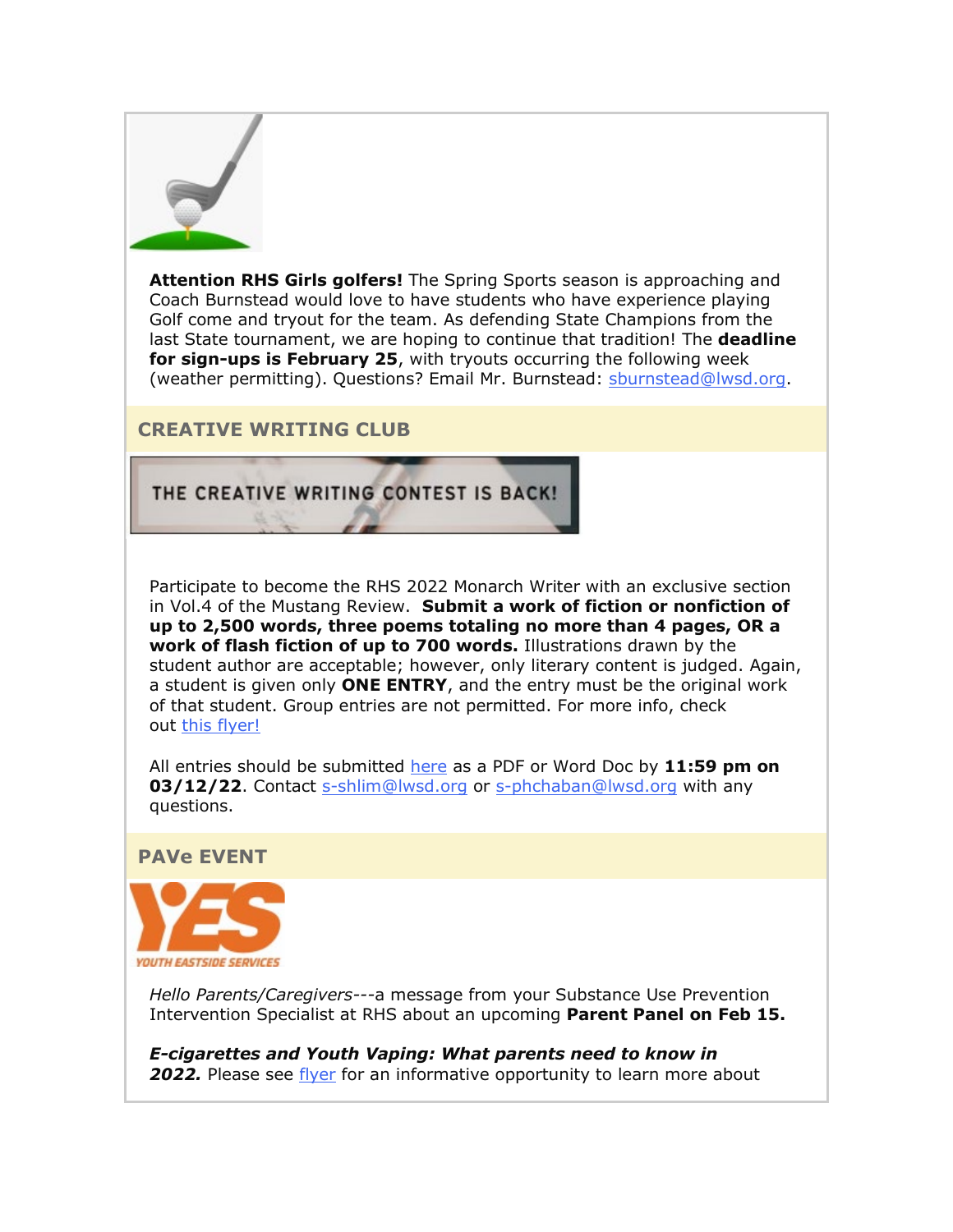youth vaping at this free, virtual event put on by King County Public Health/Parents Against Vaping e-cigarettes (PAVe). Registration information included in the flyer. Please reach out to me, **Andrea Frost** of Youth Eastside Services for extra support for your

student: [andreaf@youtheastsideservices.org](mailto:andreaf@youtheastsideservices.org)

#### **REPORTING COVID**

# $NID-19$

#### **How to report that your student is COVID Positive:**

Call or email the attendance office AND [complete this form](https://nam02.safelinks.protection.outlook.com/?url=http%3A%2F%2Flink.email.dynect.net%2Flink.php%3FDynEngagement%3Dtrue%26H%3De%252BlHqQR4V3v4VMvJ3m0NDL9Oyn7EjMegyw%252Bn2w4NNScdI7r2YcSRy2YdWdBdlvVoZRf4TXbw4L7LOlkoByYYHW35iJb2bu5mS4SlNqTo7aG8GIjoneKOPg%253D%253D%26G%3D0%26R%3Dhttps%253A%252F%252FQYDSGYZTANA.hatchbuck.com%252FTrackLinkClick%253FID2%253D-M9Yzlr3c79sKr12hnxrD5ZKVhyiQxG4Czgl6mBbjxi5QE4_ZYI_4sv4orARqXkM0%26I%3D20220211233653.0000007a5c3e%2540smtp-ad2-50-phx%26X%3DMHwxMjY0OTIyOjI0NzkyMzUxOTY7MXwxMjY0OTIzOjE5NTQxNTMxMDs%253D%26V%3D3%26S%3Da7zJlcvYyP601AMtcXd6PtOWj0syjiQFELxuMmkfl2o&data=04%7C01%7Cmwood%40lwsd.org%7C159159d8b3fd44a6279408d9edb76939%7C1fd4673fdf9646218638a1d88c4c85d7%7C0%7C0%7C637802194289039604%7CUnknown%7CTWFpbGZsb3d8eyJWIjoiMC4wLjAwMDAiLCJQIjoiV2luMzIiLCJBTiI6Ik1haWwiLCJXVCI6Mn0%3D%7C3000&sdata=inXEQ56MAjCtZrFolkBtQAYOxZDoe6LQ2FPkQQ8oxD4%3D&reserved=0)[.](https://nam02.safelinks.protection.outlook.com/?url=http%3A%2F%2Flink.email.dynect.net%2Flink.php%3FDynEngagement%3Dtrue%26H%3De%252BlHqQR4V3v4VMvJ3m0NDL9Oyn7EjMegyw%252Bn2w4NNScdI7r2YcSRy2YdWdBdlvVoZRf4TXbw4L7LOlkoByYYHW35iJb2bu5mS4SlNqTo7aG8GIjoneKOPg%253D%253D%26G%3D0%26R%3Dhttps%253A%252F%252FQYDSGYZTANA.hatchbuck.com%252FTrackLinkClick%253FID2%253DQ3oha2bAoC3GVKeb4a_kp1PCue_LBt721Sgiq88B5hu90hQ-TXLJGDWcjXG_PKgy0%26I%3D20220211233653.0000007a5c3e%2540smtp-ad2-50-phx%26X%3DMHwxMjY0OTIyOjI0NzkyMzUxOTY7MXwxMjY0OTIzOjE5NTQxNTMxMDs%253D%26V%3D3%26S%3D9JA8DWxq-NCMfq_AUiAABzk-M-mwWQ3j75fEo5X8WUE&data=04%7C01%7Cmwood%40lwsd.org%7C159159d8b3fd44a6279408d9edb76939%7C1fd4673fdf9646218638a1d88c4c85d7%7C0%7C0%7C637802194289039604%7CUnknown%7CTWFpbGZsb3d8eyJWIjoiMC4wLjAwMDAiLCJQIjoiV2luMzIiLCJBTiI6Ik1haWwiLCJXVCI6Mn0%3D%7C3000&sdata=M6%2B%2FQALdrwUz1UGaaGG34OwhvvXbGBxINOz8S94MtXM%3D&reserved=0) Attendance email: [rhsattend@lwsd.org](mailto:rhsattend@lwsd.org) Attendance phone: 425-936-1810

The form will provide us with all the information that we need to be able to determine a return date and contact trace. Thank you for your partnership.

#### **COVID PARTNERSHIP**



As we face the current increase of Covid cases, we want to thank you for the continuing support of school safety processes. Please review the following with your child:

- 1. **Masking:** Make sure to wear a mask completely covering the nose and mouth. When actively eating or drinking, minimize time with mask off. Refrain from eating candy on sticks or other food items that might prevent safe and appropriate mask wearing.
- 2. **Social distancing:** There are many spaces available for lunch throughout the building and outside. Keep as much distance as possible while eating with others. When not eating, make sure that you are masked.
- 3. **Good hygiene:** Wash hands frequently. Use hand sanitizer. Refrain from sharing drinks. Maintain distance in restrooms while waiting to use a stall. All stalls are designed for individual use. Refrain from eating or drinking in restrooms.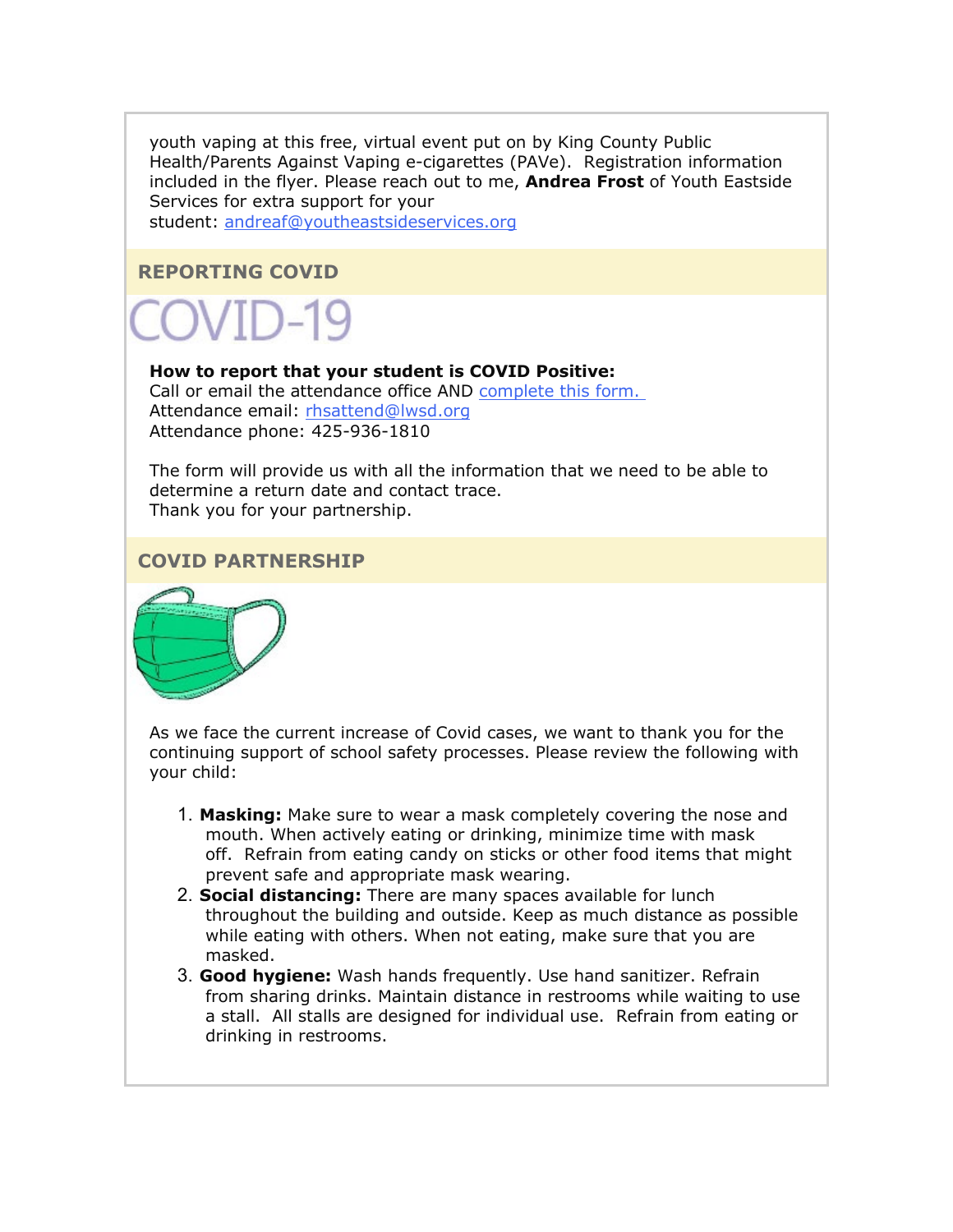Please do not send your child to school if they are experiencing any symptoms, have tested positive or have been identified as a close contact and are not fully vaccinated. In these instances, keep your child at home and contact the school via the attendance office. This will start the process for the school to be able to provide for further instructions for when it is okay to return to school.

We appreciate your patience and partnership during this challenging time.

# **LWSD COVID GUIDELINES**



*Mustang Families:* Please be aware of the current LWSD Sick Policy guidelines for students who are out of school for illness. We must follow these guidelines to ensure the health and safety of all our fellow Mustangs! *Please indicate "sick" or "medical" when calling Attendance* When you call or email the attendance line to notify us of your student's absence, please tell us if they are absent because they are **sick** due to cold/flu like symptoms. Or, if your student is missing school for an excused medical reason that is *not* due to being sick---such as doctor appointment or injury-- please specify that their absence is **medical** (not due to cold or flu like symptoms). Attendance: [rhsattend@lwsd.org](mailto:rhsattend@lwsd.org) or 425-936-1810.

| <b>Covid-Like Sick Symptoms</b>             | *Short Term Sick Symptoms   |
|---------------------------------------------|-----------------------------|
| Fever of 100.4 or above/Chills              | Sore Throat *               |
| Cough                                       | Congestion or Runny Nose *  |
| Shortness of Breath or Difficulty Breathing | Muscle Pain or Body Aches * |
| Loss of Taste or Smell                      | Fatigue <sup>*</sup>        |
|                                             | Diarrhea <sup>*</sup>       |
|                                             | Nausea or vomiting *        |
|                                             | Headache <sup>*</sup>       |

If your student is experiencing ANY cold or flu-like symptoms - Your student must stay home.

\*Or any other signs of new illness that are unrelated to a documented preexisting condition.

#### **Your student may return to school when:**

1. They have one \*Short Term symptom (does NOT include Covid-like symptoms) that resolves in less than 24 hours (no Covid testing required).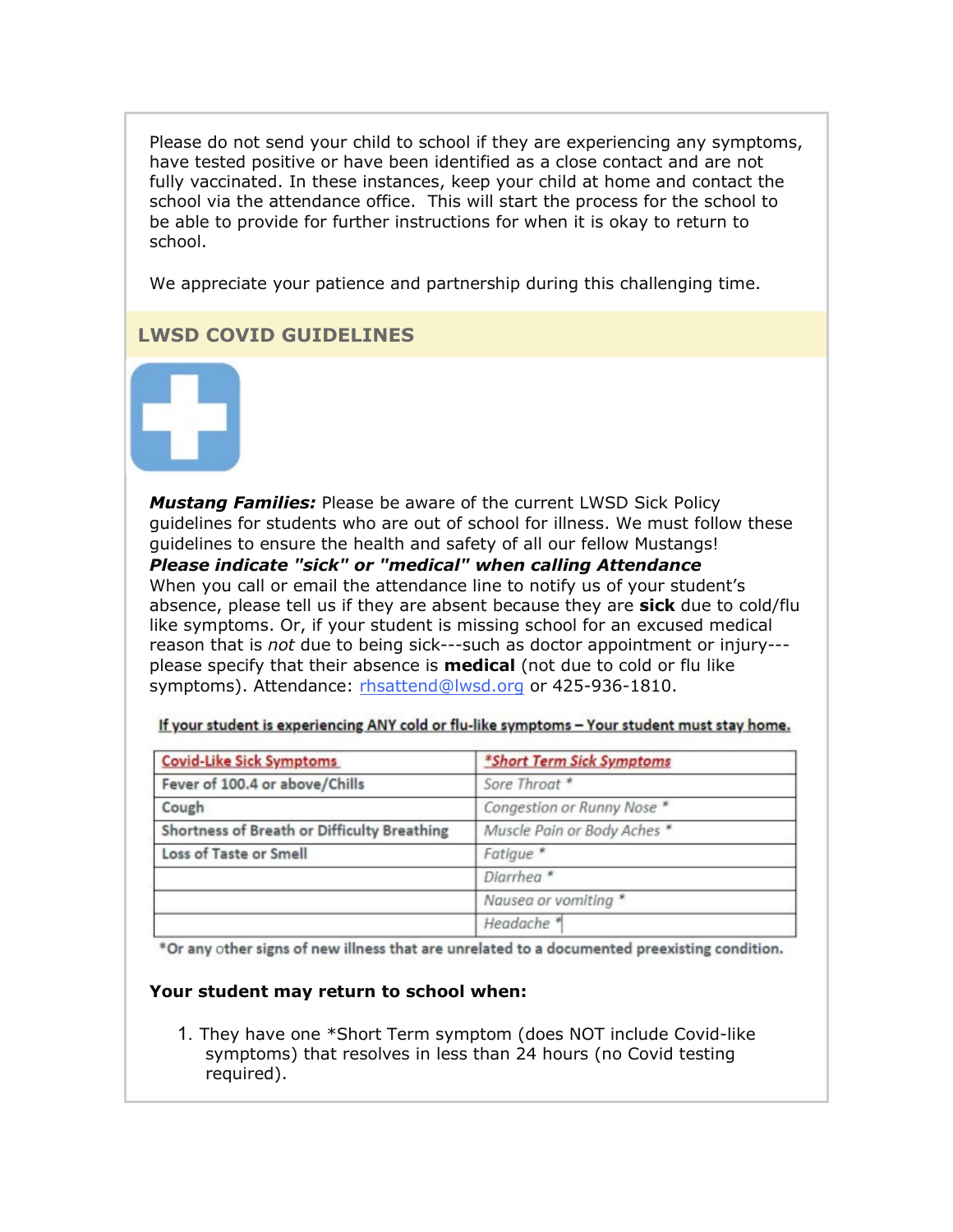- 2. **OR** They have been isolating for 5 days, have had no fever for 24 hours, and symptoms are resolving. Upon returning, a well fitting mask must be worn for days 6-10.
- 3. **OR** To return prior to the end of a 5 day isolation, you will need to submit a negative COVID-19 test result (molecular or antigen), in addition to your symptoms resolving.

If your student has been absent due to sick symptoms and has results of their Covid test, please email test results to: Sindy Mencos at [smencos@lwsd.org.](mailto:smencos@lwsd.org)

# **RHS ATTENDANCE LINE**



#### **How to excuse your student when they are absent:**

Please email the attendance secretary at [rhsattend@lwsd.org](mailto:rhsattend@lwsd.org) or leave a message on the Attendance line 425 936-1810 whenever your student is absent or late.

#### **How to excuse your student for an early departure:**

Please email or call as soon as possible to excuse your student early for an appointment, or if they are leaving early due to an illness. The Attendance Secretary (Ms. Anderson) will send your student a dismissal slip so they may sign out in the Attendance Office and meet the parent outside.

**Important:** if you were marked absent or late by a teacher and would like to discuss this, please talk to the teacher that marked you absent or late---not the attendance office.

- For more information about absences, late arrivals and early departures, click [here.](https://nam02.safelinks.protection.outlook.com/?url=http%3A%2F%2Flink.email.dynect.net%2Flink.php%3FDynEngagement%3Dtrue%26H%3De%252BlHqQR4V3v4VMvJ3m0NDL9Oyn7EjMegyw%252Bn2w4NNScdI7r2YcSRy2YdWdBdlvVoZRf4TXbw4L7LOlkoByYYHW35iJb2bu5mS4SlNqTo7aG8GIjoneKOPg%253D%253D%26G%3D0%26R%3Dhttps%253A%252F%252FQYDSGYZTANA.hatchbuck.com%252FTrackLinkClick%253FID2%253DuButQgnBxuh9vvOgqC6upPSpr-VTcnnkA2jEjzgp39-uv4eNWTFcs14utkvKeWcX0%26I%3D20220211233653.0000007a5c3e%2540smtp-ad2-50-phx%26X%3DMHwxMjY0OTIyOjI0NzkyMzUxOTY7MXwxMjY0OTIzOjE5NTQxNTMxMDs%253D%26V%3D3%26S%3Dci75ITkcp3VSusDJaK08iC1Rk0TKaqMGBJuQZCMFiRQ&data=04%7C01%7Cmwood%40lwsd.org%7C159159d8b3fd44a6279408d9edb76939%7C1fd4673fdf9646218638a1d88c4c85d7%7C0%7C0%7C637802194289039604%7CUnknown%7CTWFpbGZsb3d8eyJWIjoiMC4wLjAwMDAiLCJQIjoiV2luMzIiLCJBTiI6Ik1haWwiLCJXVCI6Mn0%3D%7C3000&sdata=R3u2mOEEdD5VQXkrUliOVqzB8P86A2Y%2BtBpXDwvbkdw%3D&reserved=0)
- Para obtener más información sobre ausencias, llegadas tardías y salidas anticipadas, haga clic [aquí.](https://nam02.safelinks.protection.outlook.com/?url=http%3A%2F%2Flink.email.dynect.net%2Flink.php%3FDynEngagement%3Dtrue%26H%3De%252BlHqQR4V3v4VMvJ3m0NDL9Oyn7EjMegyw%252Bn2w4NNScdI7r2YcSRy2YdWdBdlvVoZRf4TXbw4L7LOlkoByYYHW35iJb2bu5mS4SlNqTo7aG8GIjoneKOPg%253D%253D%26G%3D0%26R%3Dhttps%253A%252F%252FQYDSGYZTANA.hatchbuck.com%252FTrackLinkClick%253FID2%253DZ109SSf0yJaqLtt_V_kADVpodotcs2RRdEU-Jv2nyr0XyjqDz7zw-I31clW8-L4K0%26I%3D20220211233653.0000007a5c3e%2540smtp-ad2-50-phx%26X%3DMHwxMjY0OTIyOjI0NzkyMzUxOTY7MXwxMjY0OTIzOjE5NTQxNTMxMDs%253D%26V%3D3%26S%3DQfaIzu90hLp5Rzz5CQohmxiJNZ3mJNKWPiljVQg2Mz0&data=04%7C01%7Cmwood%40lwsd.org%7C159159d8b3fd44a6279408d9edb76939%7C1fd4673fdf9646218638a1d88c4c85d7%7C0%7C0%7C637802194289039604%7CUnknown%7CTWFpbGZsb3d8eyJWIjoiMC4wLjAwMDAiLCJQIjoiV2luMzIiLCJBTiI6Ik1haWwiLCJXVCI6Mn0%3D%7C3000&sdata=uhIR36uXzTkXDO3mv8dv8fgMN%2B0rptF8EdAJ3EDZmAc%3D&reserved=0)

#### **COUNSELING APPOINTMENTS**



**Counselors are excited to meet with you!** Counselors are available for individual student/parent appointments. The appointment calendar on the [RHS Counseling website](https://nam02.safelinks.protection.outlook.com/?url=http%3A%2F%2Flink.email.dynect.net%2Flink.php%3FDynEngagement%3Dtrue%26H%3De%252BlHqQR4V3v4VMvJ3m0NDL9Oyn7EjMegyw%252Bn2w4NNScdI7r2YcSRy2YdWdBdlvVoZRf4TXbw4L7LOlkoByYYHW35iJb2bu5mS4SlNqTo7aG8GIjoneKOPg%253D%253D%26G%3D0%26R%3Dhttps%253A%252F%252FQYDSGYZTANA.hatchbuck.com%252FTrackLinkClick%253FID2%253Dr3yLeNzBnoF0lj5wZ-7ZmclfGWaQ-pDs3mDHbGk44LbQw1DDD33Xgnrqi6b59wDB0%26I%3D20220211233653.0000007a5c3e%2540smtp-ad2-50-phx%26X%3DMHwxMjY0OTIyOjI0NzkyMzUxOTY7MXwxMjY0OTIzOjE5NTQxNTMxMDs%253D%26V%3D3%26S%3DDhV8pr-987DGvbIdNvVLpHewAbhc542CoQSYwBW4VGE&data=04%7C01%7Cmwood%40lwsd.org%7C159159d8b3fd44a6279408d9edb76939%7C1fd4673fdf9646218638a1d88c4c85d7%7C0%7C0%7C637802194289039604%7CUnknown%7CTWFpbGZsb3d8eyJWIjoiMC4wLjAwMDAiLCJQIjoiV2luMzIiLCJBTiI6Ik1haWwiLCJXVCI6Mn0%3D%7C3000&sdata=IQnU5HzzxR2jesF8LZcMP%2Br3T%2BesSKYNuu1rCvXm4DQ%3D&reserved=0) is now open for students/parents to schedule a meeting.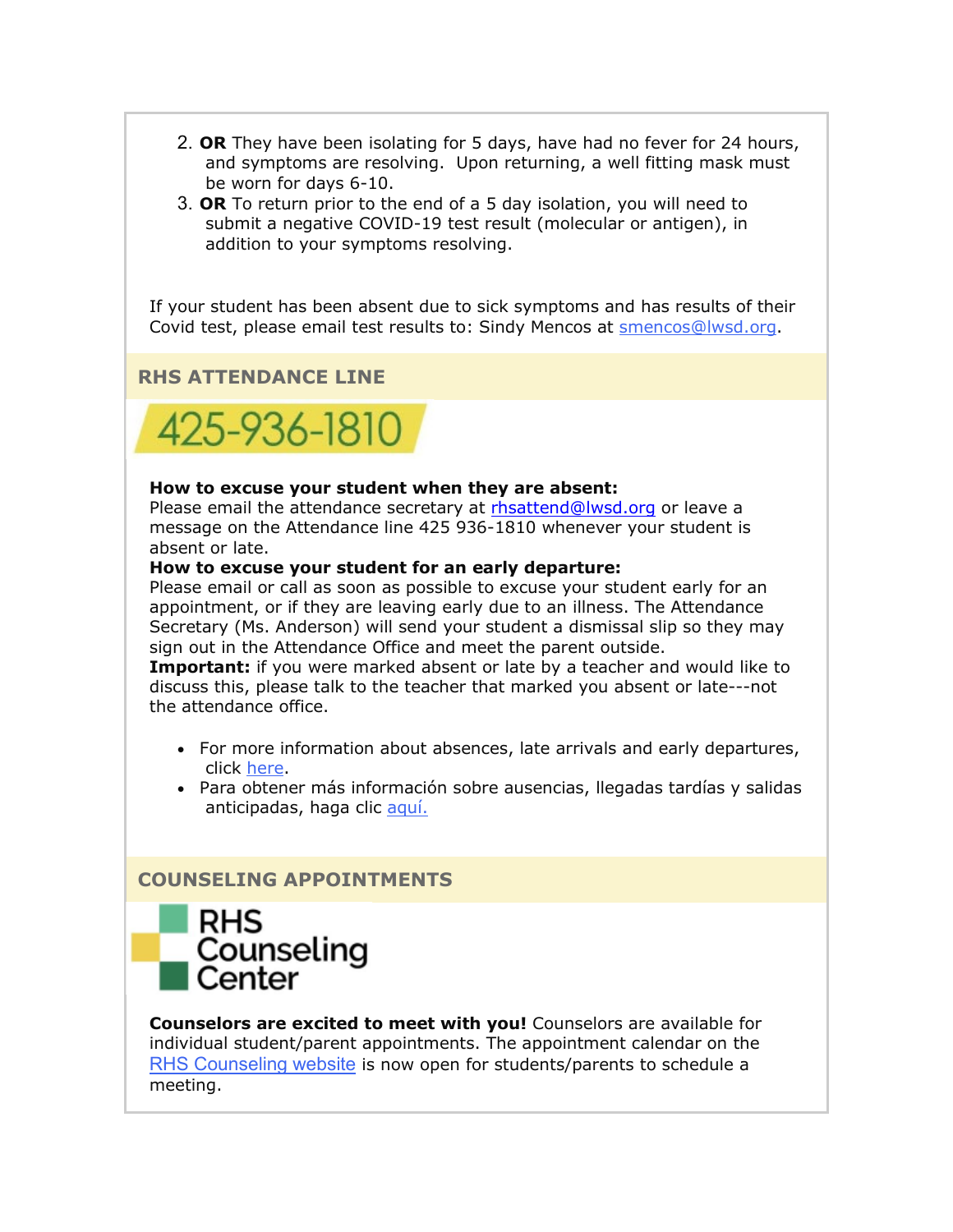#### **Counselor Caseloads 2021-2022**

**A-C:** Katie Keller [kkeller@lwsd.org](mailto:kkeller@lwsd.org) **A-CA (12th & RS):** Nikole Lalas [nlalas@lwsd.org](mailto:nlalas@lwsd.org) **CE-GARC:** Lindsey Hanson [lihanson@lwsd.org](mailto:lihanson@lwsd.org) **GARD-KAS:** Sarah Gray [sgray@lwsd.org](mailto:sgray@lwsd.org) **KAT-LEA & VIM-Z:** Micaela Crapo [mcrapo@lwsd.org](mailto:mcrapo@lwsd.org) **LEB-MAZ:** Katie Bunyard [kbunyard@lwsd.org](mailto:Kbunyard@lwsd.org) **MC-RAJ:** Ellen Zambrowsky-Huls [ezambrowsky-huls@lwsd.org](mailto:Ezambrowsky-huls@lwsd.org) **RAK-SUG:** Derik Detweiler [ddetweiler@lwsd.org](mailto:ddetweiler@lwsd.org) **SUH-VIL:** Justine Oshiro [joshiro@lwsd.org](mailto:joshiro@lwsd.org)

#### **COLLEGE & CAREER CENTER**



**COLLEGE& CAREER CENTER** 

**Lake Washington School District** 

# **LIVE WEDNESDAY**

**College and Career Virtual Event Series First Responders** February 23, 1:30 pm



*FIRETECH* 

#### **JACK GREAVES**

**EMT, Firefighter** Director/Owner Fire Tech Academy Teacher WANIC FITE program



#### **STORM GEHRKE**

**Student Resource Officer** Lake Washington High School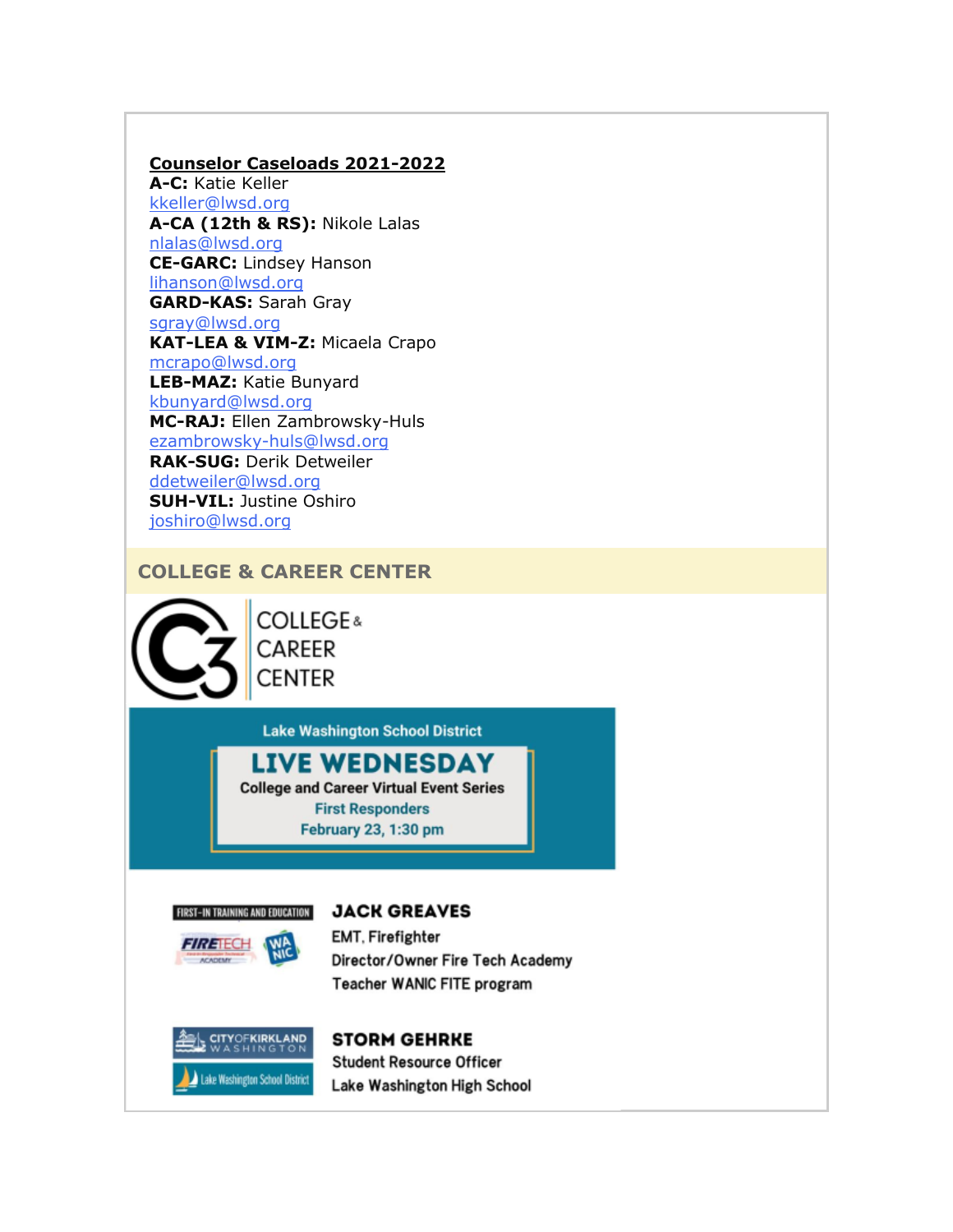Click [here](https://nam02.safelinks.protection.outlook.com/?url=http%3A%2F%2Flink.email.dynect.net%2Flink.php%3FDynEngagement%3Dtrue%26H%3De%252BlHqQR4V3v4VMvJ3m0NDL9Oyn7EjMegyw%252Bn2w4NNScdI7r2YcSRy2YdWdBdlvVoZRf4TXbw4L7LOlkoByYYHW35iJb2bu5mS4SlNqTo7aG8GIjoneKOPg%253D%253D%26G%3D0%26R%3Dhttps%253A%252F%252FQYDSGYZTANA.hatchbuck.com%252FTrackLinkClick%253FID2%253DnFyhkUOhAVzfdUT3j2KnkTGZ-r1IS8mM5OE4ZWwH6Ju0OYcG6NM3xh6JbwgK51Or0%26I%3D20220211233653.0000007a5c3e%2540smtp-ad2-50-phx%26X%3DMHwxMjY0OTIyOjI0NzkyMzUxOTY7MXwxMjY0OTIzOjE5NTQxNTMxMDs%253D%26V%3D3%26S%3DpyAlRCILJ-n0Jvz_0hBd-S-atgbU2zITNNJwP3RDdiE&data=04%7C01%7Cmwood%40lwsd.org%7C159159d8b3fd44a6279408d9edb76939%7C1fd4673fdf9646218638a1d88c4c85d7%7C0%7C0%7C637802194289039604%7CUnknown%7CTWFpbGZsb3d8eyJWIjoiMC4wLjAwMDAiLCJQIjoiV2luMzIiLCJBTiI6Ik1haWwiLCJXVCI6Mn0%3D%7C3000&sdata=rTe9PLVTxhRYBZ9airzP5ibRTfw8RNYkaDzZoKaMc5Y%3D&reserved=0) for Live Wednesday events and the link to join this LIVE Virtual event to learn more about psychology and counseling careers.



# **\$CHOLARSHIP\$**

\* Stony Brook University | Simons Summer Research Program

Please join us in congratulating **Keerthana (Rachel) Kurapati and Akshita Kikkuru**, RHS nominees for the Simons Summer Research Program (SRP). They will proceed to apply for their spots in the Simons SRP which is extremely competitive- around 8% of the applicants are selected. Congratulations, Rachel and Akshita!! We wish you the best and please keep us posted! -Mrs. Wu, *CCC Specialist*

**PTSA Council 2022 Scholarship** - Deadline March 25 2022 For information: [Council 2022 Scholarships Available](https://nam02.safelinks.protection.outlook.com/?url=http%3A%2F%2Flink.email.dynect.net%2Flink.php%3FDynEngagement%3Dtrue%26H%3De%252BlHqQR4V3v4VMvJ3m0NDL9Oyn7EjMegyw%252Bn2w4NNScdI7r2YcSRy2YdWdBdlvVoZRf4TXbw4L7LOlkoByYYHW35iJb2bu5mS4SlNqTo7aG8GIjoneKOPg%253D%253D%26G%3D0%26R%3Dhttps%253A%252F%252FQYDSGYZTANA.hatchbuck.com%252FTrackLinkClick%253FID2%253D9GZNbKgzh__ErYxGQJmnjH5iP5y4KLNwVgQMwAd_3OnNn060Q3MokH8hLTSIZT4m0%26I%3D20220211233653.0000007a5c3e%2540smtp-ad2-50-phx%26X%3DMHwxMjY0OTIyOjI0NzkyMzUxOTY7MXwxMjY0OTIzOjE5NTQxNTMxMDs%253D%26V%3D3%26S%3DVN38Ui4w871R-TdXL3UX6mtmCGaP4z9Trxn0ddrb_9w&data=04%7C01%7Cmwood%40lwsd.org%7C159159d8b3fd44a6279408d9edb76939%7C1fd4673fdf9646218638a1d88c4c85d7%7C0%7C0%7C637802194289039604%7CUnknown%7CTWFpbGZsb3d8eyJWIjoiMC4wLjAwMDAiLCJQIjoiV2luMzIiLCJBTiI6Ik1haWwiLCJXVCI6Mn0%3D%7C3000&sdata=escevJ4aL%2FOzgku5AYaHAkj0LptkPjK564C3IxuTg3c%3D&reserved=0)